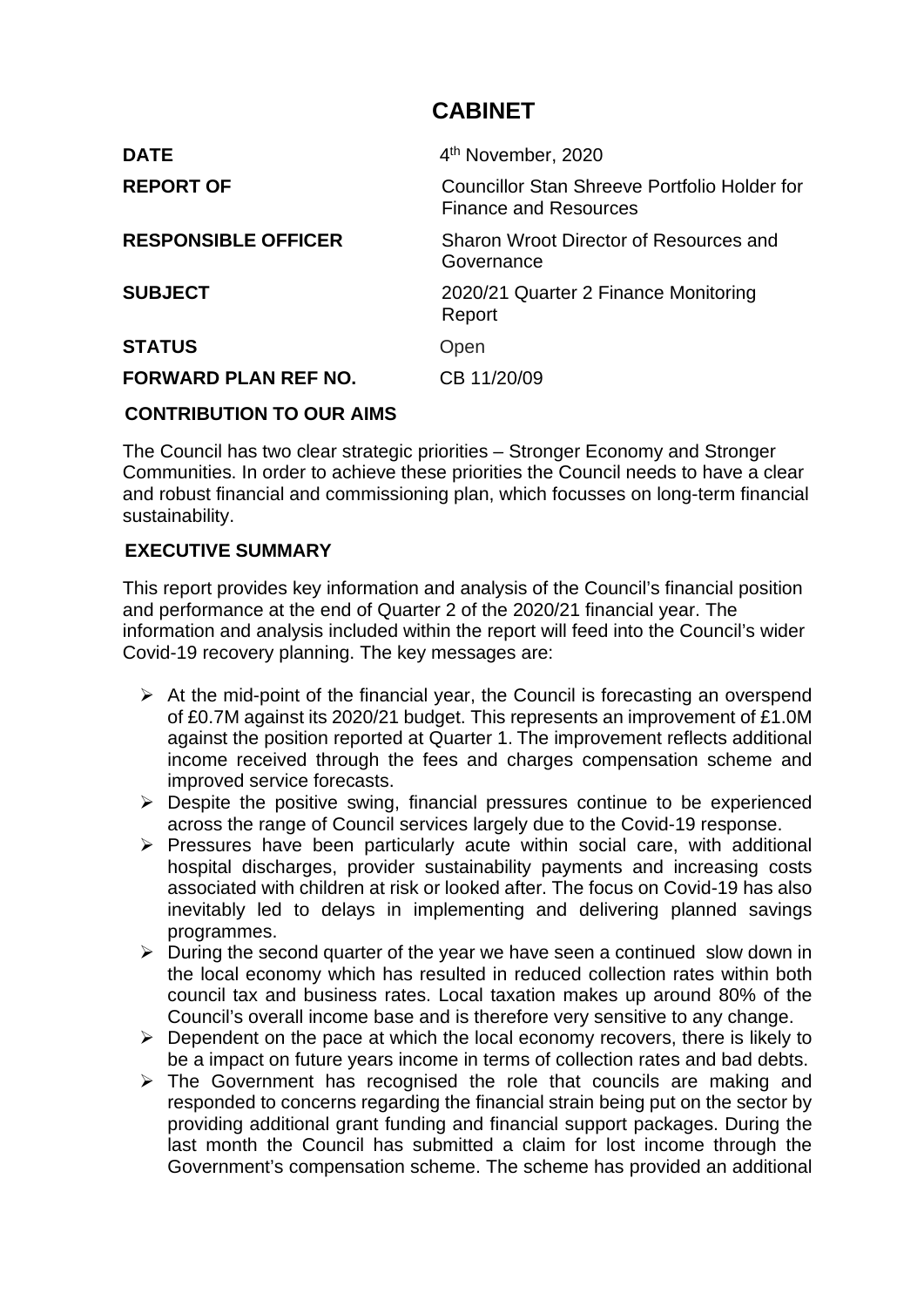£0.4M to the Council in lieu of lost fees, sales and charges such as car parking income.

- Despite ongoing challenges linked to Covid-19 an ambitious programme of investment within the Borough has been progressing. It is anticipated that the majority of the approved capital programme will be delivered in year and where slippage is forecast, the budget is still anticipated to be required to deliver the Council's investment programme.
- $\triangleright$  Following a period of reflection, it has been determined that the long-term financial strategy remains focused on the achievement of financial sustainability by embracing the area's economic potential and growing the local tax base. Inevitably though the Coronavirus pandemic will have dampened our original growth assumptions.
- $\triangleright$  Importantly though, the Council continues to operate within its approved Treasury Management Strategy. Essentially this means the Council's capital investment plans remain affordable, prudent and sustainable, and treasury management decisions are being taken in accordance with proper professional practice.
- $\triangleright$  Looking ahead to the next financial planning period, there is additional focus being placed on the Council's overall financial standing, with particular focus upon the adequacy of reserves and risk. It is important to note that the Council is still in a period of uncertainty and the medium to long term impact of the pandemic on the financial position is still being understood.
- $\triangleright$  As part of ongoing budget process, we will need to revisit our current business plans, priorities and programmes to determine the full and detailed extent of the impact of Covid-19. As part of that work we are exploring opportunities to review our plans, and to build upon some of the successes of different ways of working and how they could be factored into new operating models.

Further detail and analysis is provided within Appendix 1 to this report.

### **RECOMMENDATIONS**

It is recommended that Cabinet:

- (1) Notes the reported position at Quarter 2, the uncertainties related to the impacts of COVID19 and its potential longer term implications and the various actions being taken to bring spending back in line with budget
- (2) Refers the Financial Monitoring Report to Scrutiny for consideration.
- (3) Approves the revised Capital Programme included at Annex 1.

### **REASONS FOR DECISION**

The report is important in informing Cabinet on the financial position and performance of the Council and highlighting key risks and opportunities.

### **1. BACKGROUND AND ISSUES**

Attached at Appendix 1 is the Quarter 2 Finance Monitoring Report for 2020/21. This provides details of the Council's financial position. The report includes sections on key areas of the Council's activities incorporating revenue, capital, and reserves.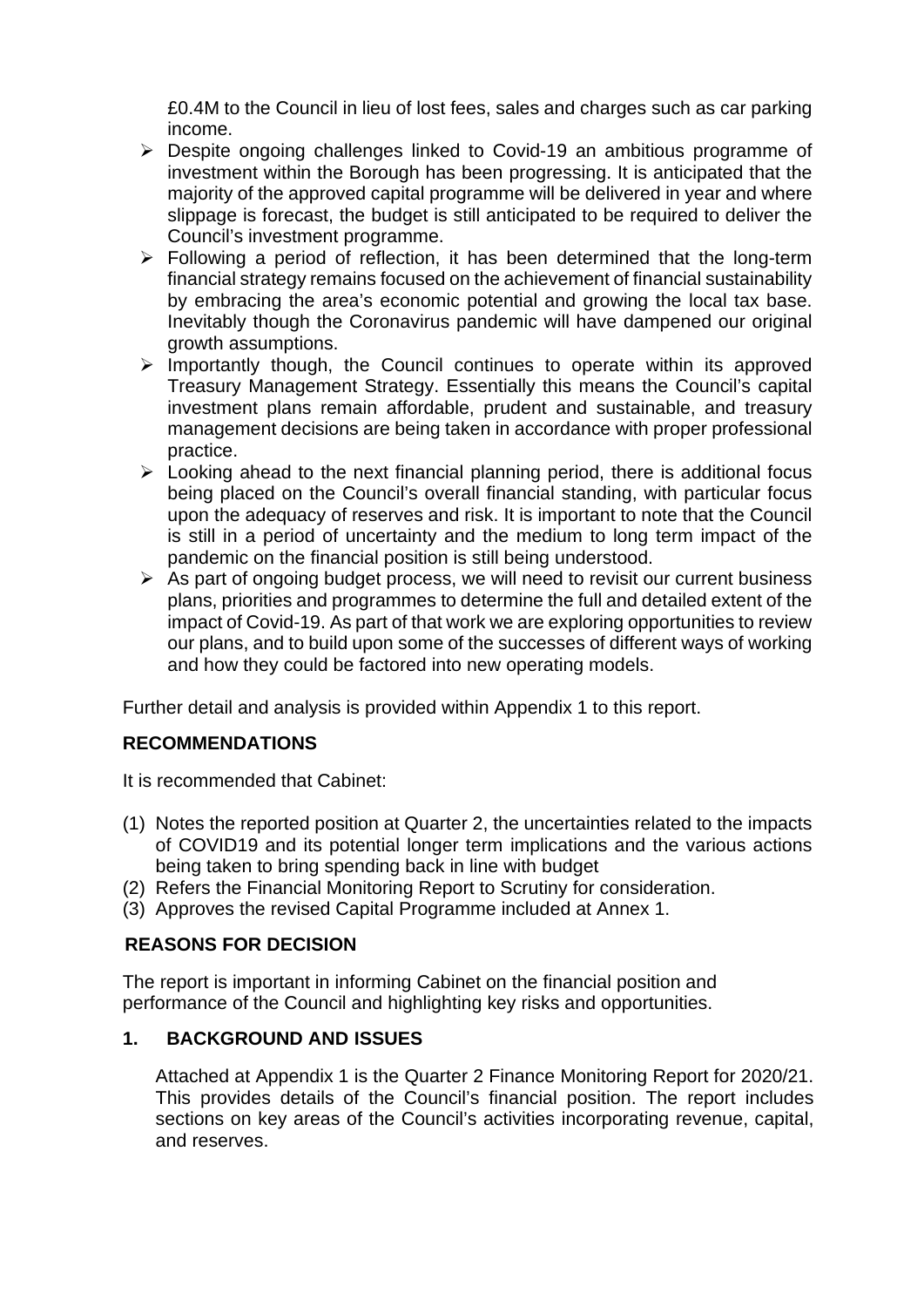### **2. RISKS AND OPPORTUNITIES**

Key risks and opportunities are detailed within Appendix 1.

### **3. OTHER OPTIONS CONSIDERED**

Not applicable to monitoring report.

### **4. REPUTATION AND COMMUNICATIONS CONSIDERATIONS**

The financial environment in which the Council is operating remains challenging and any significant financial issues will be communicated externally through a variety of media.

### **5. FINANCIAL CONSIDERATIONS**

As set out in the report.

### **6. CLIMATE CHANGE AND ENVIRONMENTAL IMPLICATIONS**

- 6.1 Ultimately all resourcing decisions taken by the Council impact upon the environment. For this reason the Council must take climate change and environmental issues into account in the establishment of its financial plans.
- 6.2 The Council's financial strategy looks towards consuming resources more efficiently, eliminating waste and supporting and developing the green economy and infrastructure. This includes recognising and realising the economic and social benefits of a high-quality environment.

### **7. CONSULTATION WITH SCRUTINY**

Quarterly resource reports are progressed to scrutiny panels for consideration.

### **8. FINANCIAL IMPLICATIONS**

As set out in the report.

### **9. LEGAL IMPLICATIONS**

There are no legal issues immediately arising from the content of this report given that it is a vehicle to advise and update as to current position. The recommendation for a referral to Scrutiny is prudent.

### **10. HUMAN RESOURCES IMPLICATIONS**

There are no direct HR implications arising from the contents of this report.

### **11. WARD IMPLICATIONS**

All wards affected.

### **12. BACKGROUND PAPERS**

Outcomes Framework, Commissioning Plan and Budget 2020/21 – 2022/23. [http://www.nelincs.co.uk/wp-content/uploads/2019/05/Budget-Summary-](http://www.nelincs.co.uk/wp-content/uploads/2019/05/Budget-Summary-2019.20-MTFP-2019.20-2021.22.pdf)[2019.20-MTFP-2019.20-2021.22.pdf](http://www.nelincs.co.uk/wp-content/uploads/2019/05/Budget-Summary-2019.20-MTFP-2019.20-2021.22.pdf)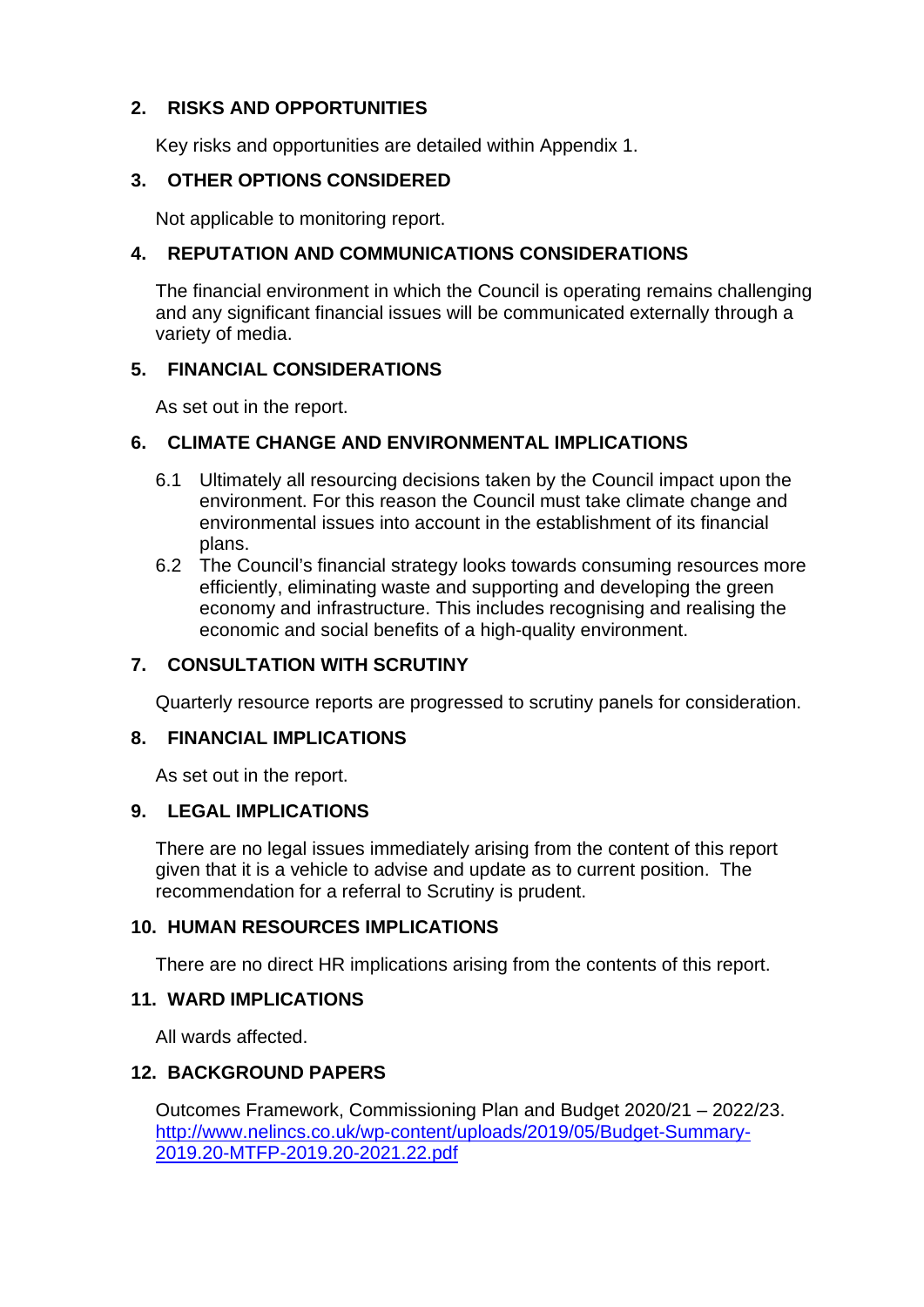### **13. CONTACT OFFICER(S)**

Sharon Wroot, Director of Resources and Governance Tel: (01472) 324423

### **COUNCILLOR STAN SHREEVE PORTFOLIO HOLDER FOR FINANCE AND RESOURCES**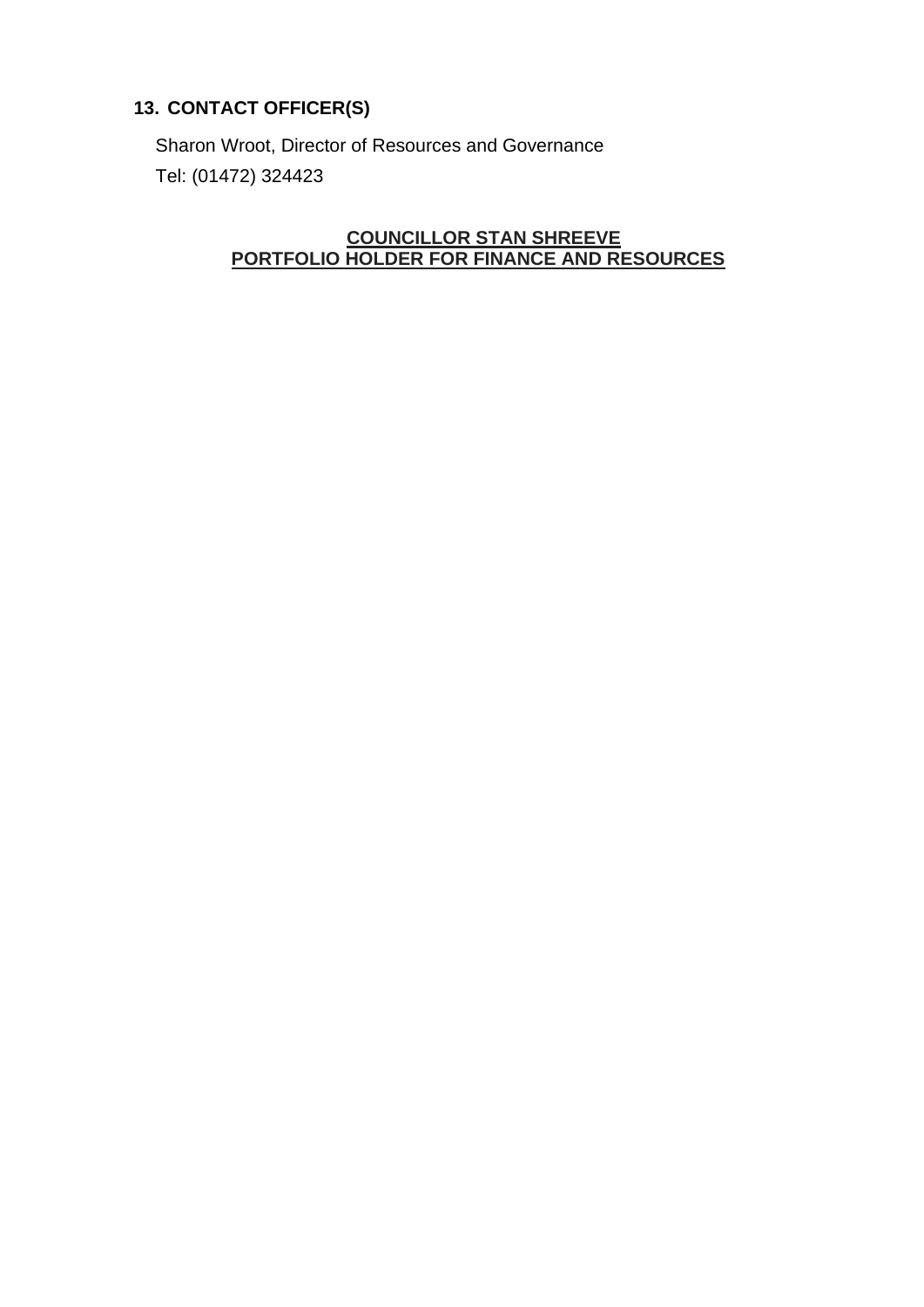# **Finance Monitoring Report 2020/21 – Quarter 2**

**Appendix 1**

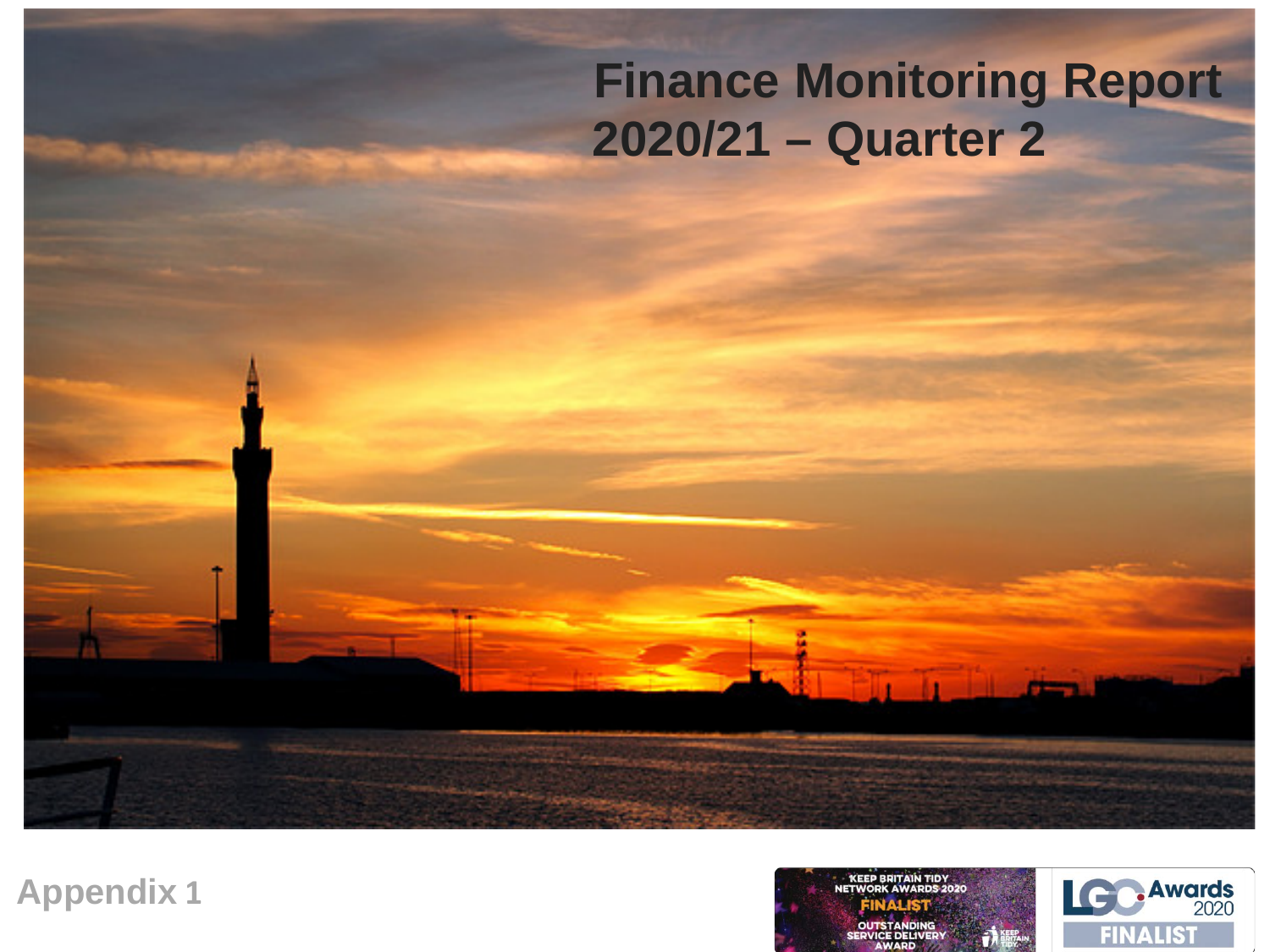

| <b>Revenue Position</b>      |                      |                        | X               | 9.88% | <b>Capital Position</b>                 |                 |                        |                 | $(3.39\%)$ |
|------------------------------|----------------------|------------------------|-----------------|-------|-----------------------------------------|-----------------|------------------------|-----------------|------------|
| <b>REVENUE</b>               | <b>Budget</b><br>£'M | <b>Forecast</b><br>£'M | Variance<br>£'M |       | <b>CAPITAL</b>                          | App Prog<br>£'M | <b>Forecast</b><br>£'M | Variance<br>£'M |            |
| Corp & Dem Services          | 2.8                  | 5.6                    | 2.8             | Pg8   | Corp & Dem Services                     | 3.8             | 3.7                    | (0.1)           | Pg 8       |
| Environment                  | 16.5                 | 16.5                   | 0.0             | Pq9   | Environment                             | 6.8             | 5.9                    | (0.9)           | Pg 9       |
| Economy & Growth             | 22.9                 | 23.9                   | 1.0             | Pg 10 | Economy & Growth                        | 44.1            | 43.0                   | (1.1)           | Pg 11      |
| Children's & Family Services | 40.3                 | 46.2                   | 5.9             | Pg 12 | <b>Children's &amp; Family Services</b> | 4.0             | 4.0                    | 0.0             | Pg 13      |
| Public Health & Leisure      | 4.8                  | 5.2                    | 0.4             | Pg 14 | Public Health & Leisure                 | 0.4             | 0.4                    | 0.0             | Pg 14      |
| <b>Adult Services</b>        | 45.3                 | 48.3                   | 3.0             | Pg 15 | <b>Adult Services</b>                   | 2.8             | 2.8                    | 0.0             | Pg 15      |
| Total                        | 132.6                | 145.7                  | 13.1            |       | <b>Total</b>                            | 61.9            | 59.8                   | (2.1)           |            |
| Other Budgets Underspend     |                      |                        | (0.9)           | Pg 17 | Funding                                 |                 |                        | 2.1             |            |
| Unallocated Covid-19 Funding |                      |                        | (11.5)          | Pg 17 | <b>Net</b>                              |                 |                        | 0.0             |            |
| <b>Net</b>                   |                      |                        | 0.7             |       |                                         |                 |                        |                 |            |



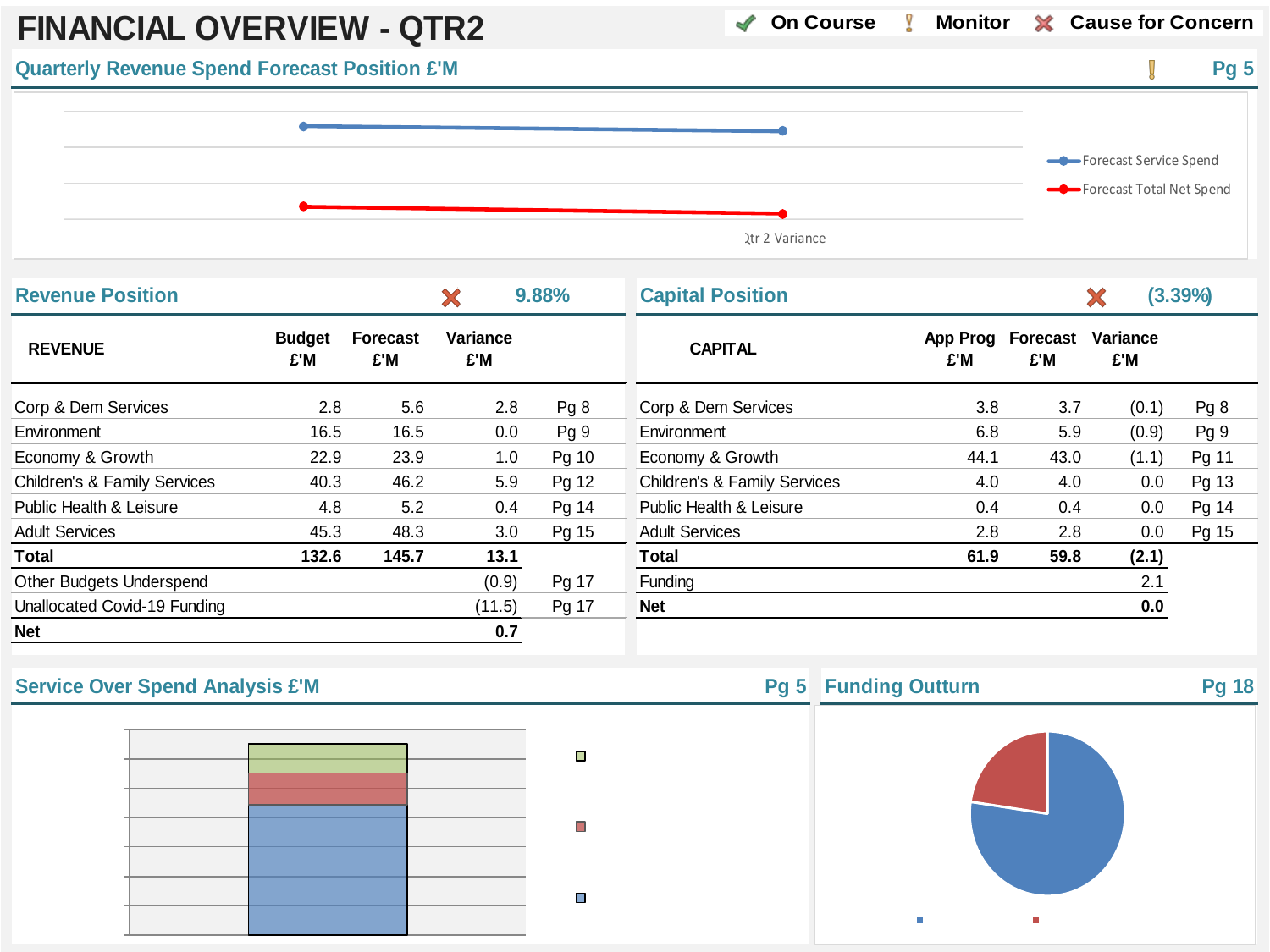# **Director of Resources and Governance Overview**

At the mid point of the financial year, the Council is forecasting an overspend of £0.7M against its 2020/21 budget. This represents an improvement of £1.0M against the position reported at Quarter 1 and reflects additional income received through the fees and charges compensation scheme and improved service forecasts.

Despite the positive swing, financial pressures continue to be experienced across the range of Council services largely due to the Council's Covid-19 response. Pressures have been particularly acute within social care, with additional hospital discharges, provider sustainability payments and increasing costs associated 19 has also inevitably led to delays in implementing and delivering planned savings programmes.

During the second quarter of the year we have seen a continued slow down in the local economy which has resulted in reduced collection rates within both council tax and business rates. Local taxation makes up around 80% of the Council's overall income base and is therefore very sensitive to any change. Dependent on the pace at which the local economy recovers, there is likely to be a continued impact on future years income in terms of collection rates and bad debts.

The Government has recognised the role that councils are making and responded to concerns regarding the financial strain being put on the sector by providing additional grant funding and financial support packages. During the last month the Council has submitted <sup>a</sup> claim for lost income through the Government's compensation scheme. The scheme has provided an additional £0.4M to the Council in lieu of lost fees, sales and charges such as car parking income.

Despite ongoing challenges linked to Covid-19 an

ambitious programme of investment within the Borough has been progressing. It is anticipated the majority of the approved capital programme will be delivered in year and where slippage is forecast, the budget is still anticipated to be required to deliver the Council's investment programme.

Following a period of reflection, it has been determined the long term financial strategy remains focused on the achievement of financial sustainability by embracing the area's economic potential and growing the local tax base. Inevitably though the Coronavirus pandemic will have dampened our original growth assumptions.

Importantly though, the Council continues to operate Essentially this means the Council's capital investment plans remain affordable, prudent and sustainable, and treasury management decisions are being taken in accordance with proper professional practice.

Looking ahead to the next financial planning period, there is additional focus being placed on the Council's overall financial standing, with particular focus upon the adequacy of reserves and risk. It is important to note that the Council is still in a period of uncertainty and the medium to long term impact of the pandemic on the financial position is still being understood.

As part of ongoing budget process, we will need to revisit our current business plans, priorities and programmes to determine the full and detailed extent of the impact of Covid-19. As part of that work we are exploring opportunities to review our plans, and to build upon some of the successes of different ways of working and how they could be factored into new operating models.

### **Sharon Wroot**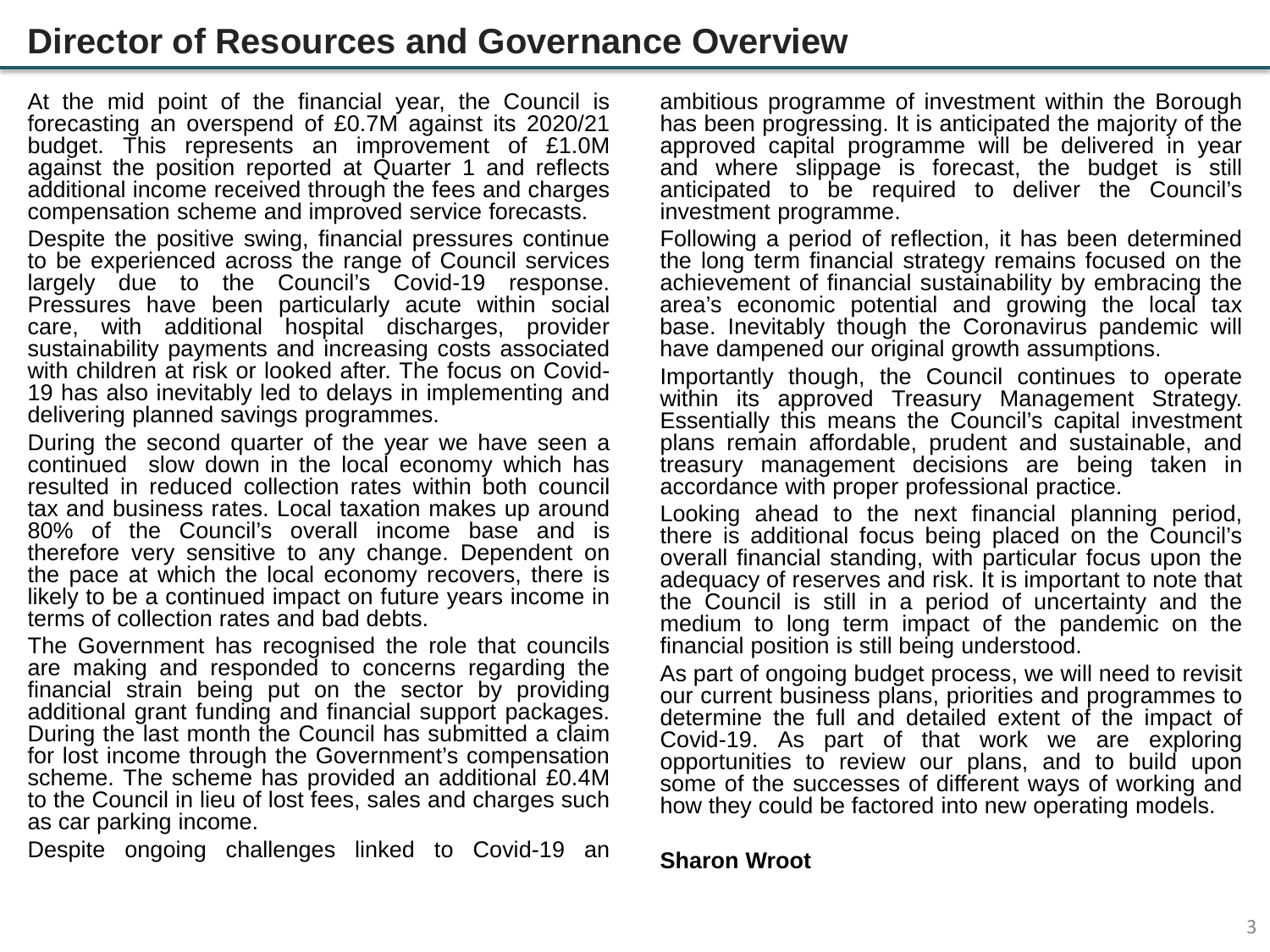# **Covid-19**

The Council's activities continue to be impacted by the Coronavirus pandemic. The pandemic is having widespread socio-economic impacts and these are anticipated to continue throughout 2020/21 and beyond. The associated financial implications are significant and wide ranging and are reflected throughout this report.

The Government has committed to helping councils face the continuing pressures of the pandemic. To date, the Council has received £11.3M in direct funding from the Government to meet the immediate costs of the response. This funding has been recognised within the Council's revenue funding position within 2020/21.

The pandemic has also had a significant impact on income from sales, fees and charges, and the Government has introduced a copayment scheme to compensate councils for relevant unforeseen losses that are irrecoverable. Councils must absorb the first 5% of all relevant irrecoverable losses compared to their original plans, with the Government compensating councils for 75 pence in every pound of loss thereafter. The council has estimated this figure to be £0.4M for 2020/21 and this is included within the forecast revenue position reported.

Government have also confirmed that it will extend the period over which councils are able to manage any shortfalls in local tax income relating to 2020/21, from 1 to 3 years. It is anticipated that this will ease immediate pressures on councils when budget setting for 2021/22 and protect their ability to deliver services. Further details of will be set out in regulations which we expect Government to lay later this year.

In addition to the direct funding the Council has helped to administer a range of financial support packages within the Borough. This funding has included the following allocations.

| <b>Financial Support</b>                                       | 2020/21 |
|----------------------------------------------------------------|---------|
| Small Business Grant and Retail, Hospitality and Leisure Grant | £35.1M  |
| <b>Discretionary Business grant</b>                            | £1.6M   |
| Council Tax Hardship Fund                                      | £1.6M   |
| Care Home Support Package                                      | £2.2M   |
| <b>Test and Trace</b>                                          | £1.05M  |

4 The Council has acted swiftly to ensure this funding has been distributed in a timely manner and mitigate against the socio-economic challenges the Borough is currently facing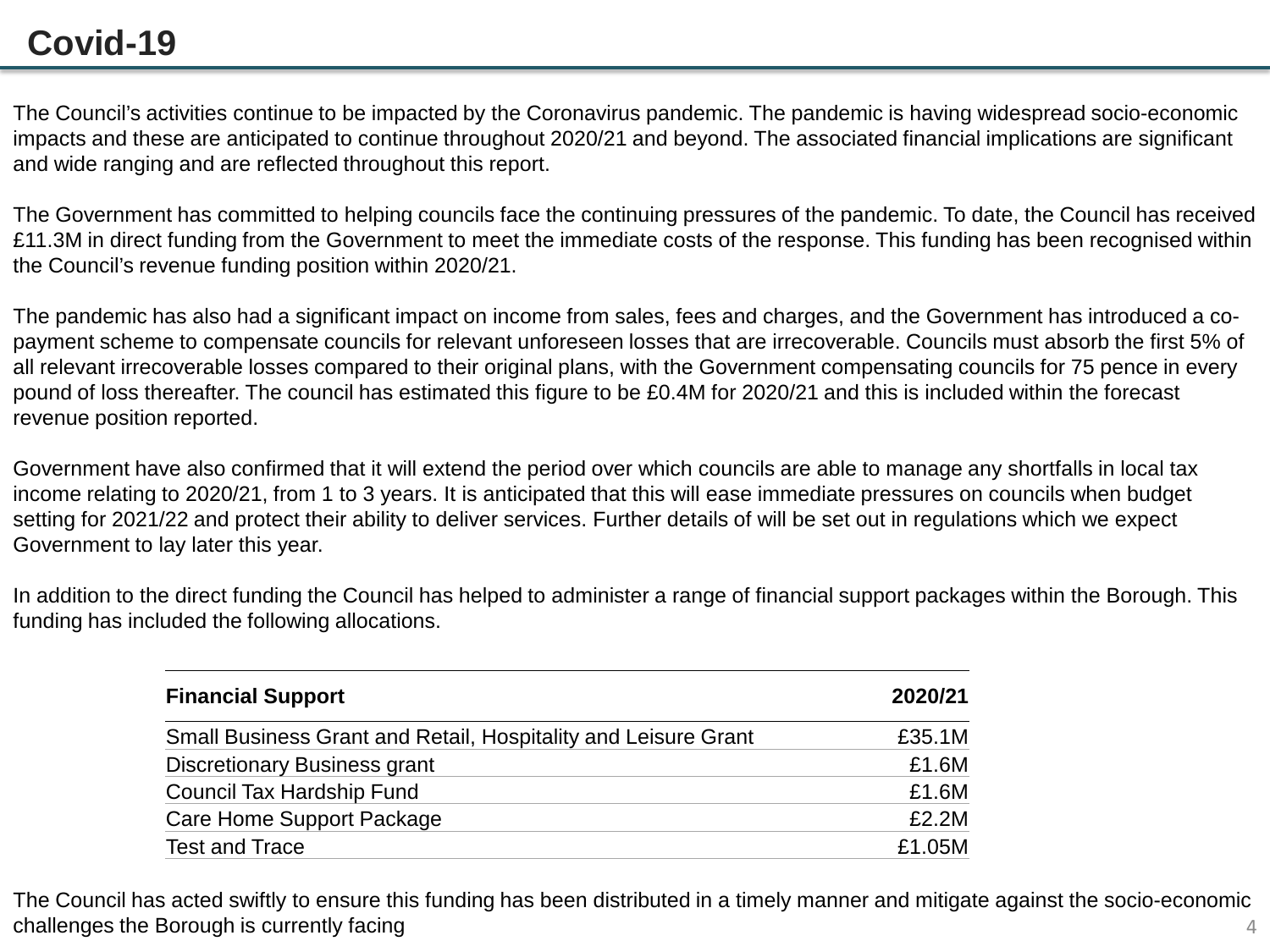# **Revenue Highlights**

| <b>Total Revenue</b><br><b>Forecast Overspend</b> | £13.              | Service Budgets<br>Forecast Variance |                     | % Representation of<br><b>Service Budget</b><br>Overspend to Net Budget |
|---------------------------------------------------|-------------------|--------------------------------------|---------------------|-------------------------------------------------------------------------|
| <b>REVENUE</b>                                    | <b>Budget £'M</b> | <b>Forecast £'M</b>                  | <b>Variance £'M</b> |                                                                         |
| Corporate & Democratic Services                   | 2.8               | 5.6                                  | 2.8                 |                                                                         |
| Environment                                       | 16.5              | 16.5                                 | 0.0                 |                                                                         |
| Economy & Growth & Housing                        | 22.9              | 23.9                                 | 1.0                 |                                                                         |
| <b>Childrens &amp; Family Services</b>            | 40.3              | 46.2                                 | 5.9                 |                                                                         |
| <b>Public Health &amp; Leisure</b>                | 4.8               | 5.2                                  | 0.4                 |                                                                         |
| <b>Adult Services</b>                             | 45.3              | 48.3                                 | 3.0                 |                                                                         |
|                                                   | 132.6             | 145.7                                | 13.1                |                                                                         |
| <b>Corporate Budgets</b>                          | 5.0               | 4.1                                  | (0.9)               |                                                                         |
|                                                   | 137.6             | 149.8                                | 12.2                |                                                                         |
| Earmarked reserves                                | 0.8               | 0.8                                  | 0.0                 |                                                                         |
| <b>School Balances</b>                            | (1.2)             | (1.2)                                | 0.0                 |                                                                         |
| <b>Total</b>                                      | 137.2             | 149.4                                | 12.2                |                                                                         |
| Funding                                           | (137.0)           | (137.0)                              | 0.0                 |                                                                         |
| Covid-19 Funding                                  | (0.2)             | (11.7)                               | (11.5)              |                                                                         |
| <b>Net</b>                                        | 0.0               | 0.7                                  | 0.7                 |                                                                         |

The Council is currently forecasting a revenue overspend of £0.7M against its approved budget. Service areas are reporting a £13.1M overspend after facing significant financial implications as a result of the Covid-19 pandemic. A combination of additional costs, increased service demand, shortfalls against income targets and delays in the delivery of savings programmes have resulted in this position.

Funding has been received from Government in recognition of the pandemic, £11.7M shown above which includes estimated compensation for income loses of £0.4M. This, in addition to underspends against borrowing costs and other budgets has resulted in the net overspend of £0.7M.

The Council is still in a period of uncertainty and the medium to long term impact of the pandemic on the financial position is still being understood. Detailed analysis of each key area is included within this report and we continue to look for ways to mitigate spending pressure. This is an on-going process, and will be a key feature of future financial plans as well as in year.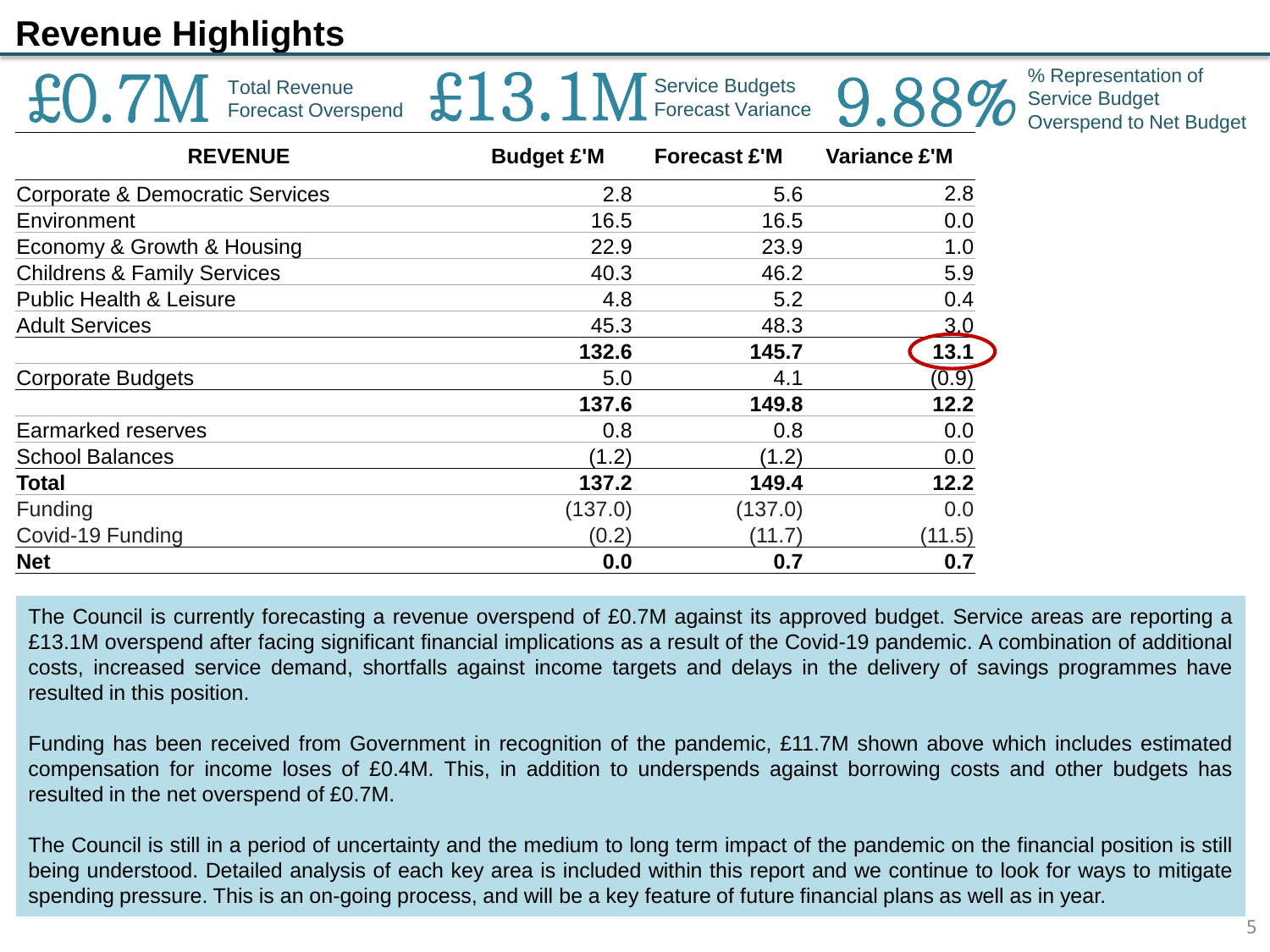# **Capital Highlights**



% Representation of Service 3.39% <sup>% Representation of Service</sup><br>Programme

**CAPITAL Approved Programme £'M Forecast £'M Variance £'M** Corporate & Democratic Services 6 1 2.8 3.8 3.7 (0.1) Environment 6.8 5.9 (0.9) Economy & Growth & Housing  $44.1$   $43.0$   $(1.1)$ Childrens & Family Services **4.0** 4.0 4.0 6.0 Public Health & Leisure 0.4 0.0 0.4 0.0 Adult Services 2.8 2.8 0.0 **Total Capital Budgets 61.9 59.8 (2.1)** Funding (61.9) (59.8) 2.1 **Net 0.0 0.0 0.0**

Despite ongoing challenges linked to Covid-19 an ambitious programme of investment within the Borough has been progressing. However the Council has seen some impact as a result of the Covid-19 pandemic, both financially, operationally and in our ability to deliver the capital programme.

The underspend above, is due to two main issues; firstly Covid-19 and secondly the fleet replacement scheme costs are lower than expected. Full details are included later in the report.

Delivery of the programme will continue to be closely monitored to ensure we are investing in schemes that are deliverable and affordable, and deliver benefits to the place. The next page details proposed scheme slippage, along with other programme adjustments.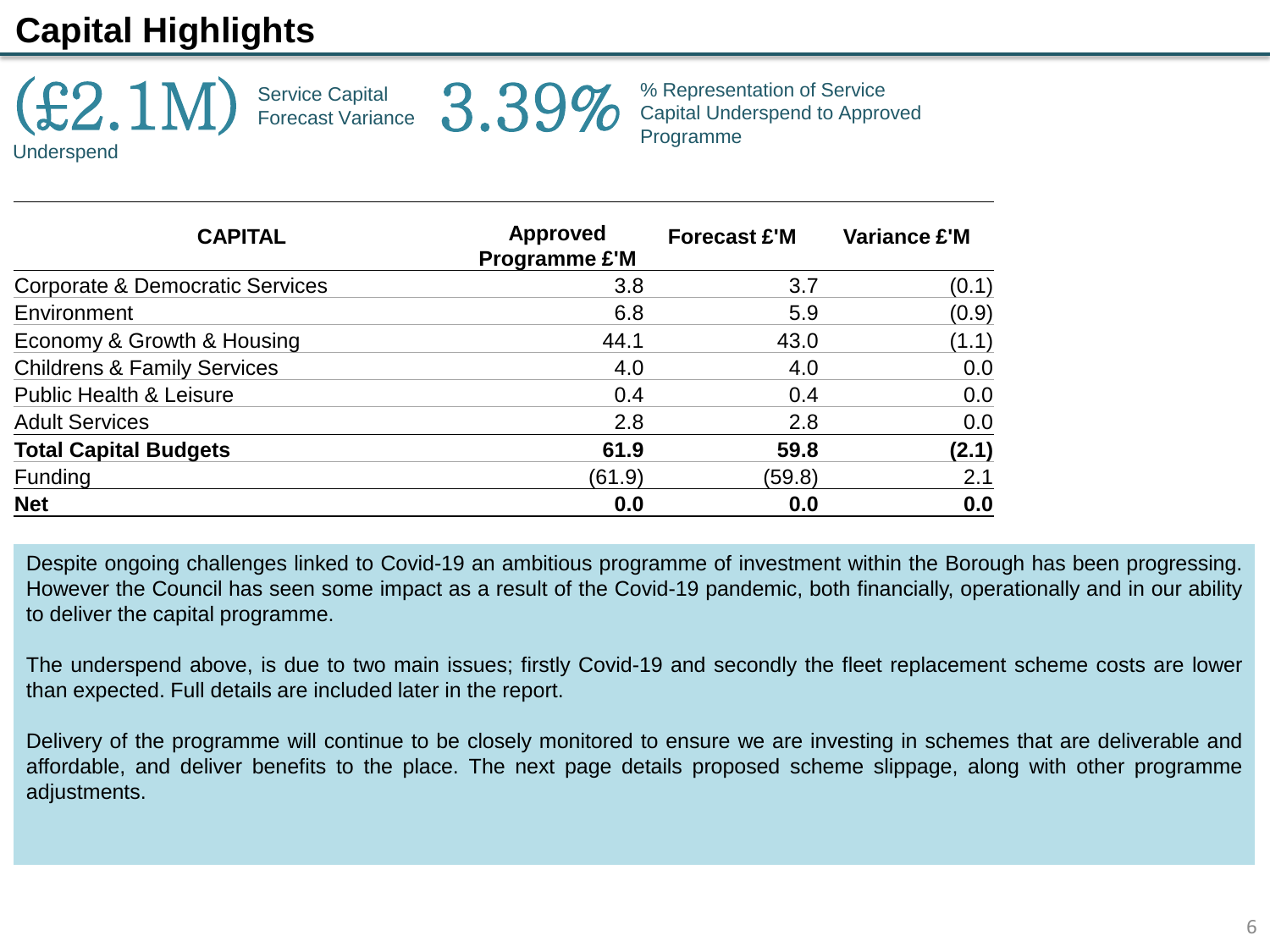# **Capital Programme Adjustments**

At the end of Quarter 2 a number of slippage requests have been made and are detailed opposite.

In addition a number of programme adjustments are proposed. These include an additional £1.0M in grant funding from the MHCLG Accelerated Towns Fund and amendments to the Estate Road No.2 scheme

A revised Capital Programme is included in Annex 1 for reference.

The original programme was approved by Council as part of the budget planning process in February 2020.

These schemes are a mix of Grant funded and Corporate Resource.

| <b>SLIPPAGE REQUESTS</b>         | 2020/21<br>£M |
|----------------------------------|---------------|
| <b>HR/Finance System</b>         | (0.06)        |
| Peoples Park Refurb              | (0.08)        |
| <b>Depot Rationalisation</b>     | (6.76)        |
| <b>Town Deal</b>                 | (1.38)        |
| <b>CCTV Review &amp; Upgrade</b> | (0.20)        |
| <b>Total</b>                     | (8.47)        |

| <b>PROGRAMME ADJUSTMENTS</b>       | 2020/21<br>£M |
|------------------------------------|---------------|
| Estate Road No 2                   | (1.46)        |
| Relocate/Extend Toning Area        | (0.07)        |
| Corp Road Bridge Refurb            | 0.17          |
| <b>Schools Backlog Maintenance</b> | 0.18          |
| <b>Unlocking The Potential</b>     | 1.00          |
| Total                              | (0.18)        |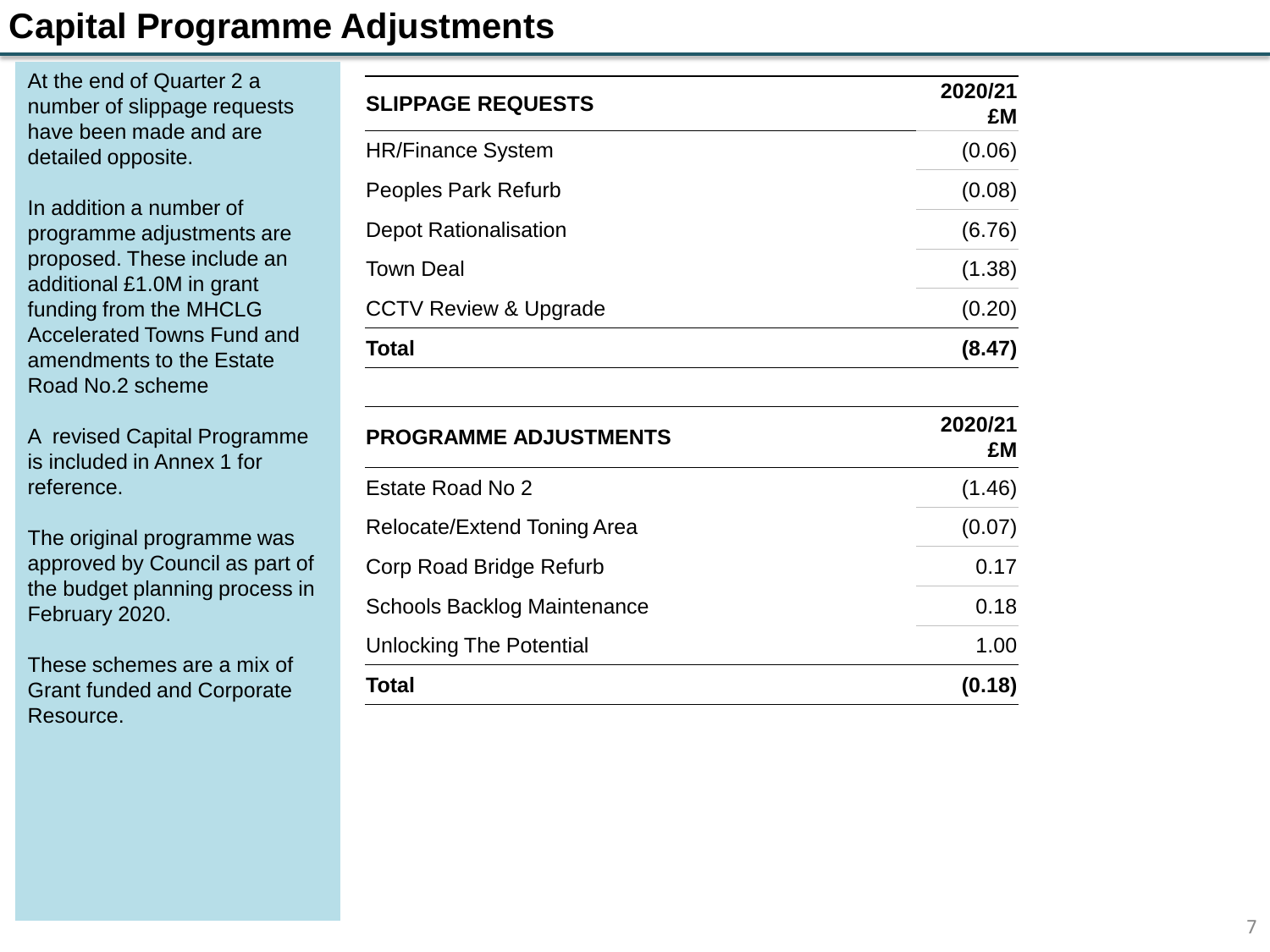# **Revenue Corporate & Democratic Services**

|                       | Of Total Revenue<br><b>Service Budgets</b> |                            |                 | Forecast<br>Revenue | Variance as % Of Total<br><b>Budget Envelope</b>           |           |
|-----------------------|--------------------------------------------|----------------------------|-----------------|---------------------|------------------------------------------------------------|-----------|
| <b>REVENUE</b>        | Revenue<br><b>Budget</b><br>£'M            | Revenue<br>Forecast<br>£'M | Variance<br>£'M | Overspend           | <b>VARIANCE ANALYSIS</b><br><b>Commissioning Pressures</b> | £M<br>0.9 |
| <b>Resources</b>      | (2.1)                                      | (0.6)                      | 1.5             |                     | Fees & Charges Income Shortfall                            | 0.8       |
| <b>Shared Service</b> | 1.8                                        | 2.7                        | 0.9             |                     | <b>Service Pressures/Other Issues</b>                      | 1.1       |
| Law                   | 1.6                                        | 1.9                        | 0.3             |                     |                                                            | 2.8       |
| <b>Communities</b>    | 1.5                                        | 1.6                        | 0.1             |                     |                                                            |           |
|                       | 2.8                                        | 5.6                        | 2.8             |                     |                                                            |           |

Covid-19 has lead to corporate programmes being paused, leading to delays in delivery of associated savings built into the current plan – the planned Corporate Employment Package Review and Combined Operating Model efficiencies of £0.9M are not currently forecast to be achieved in year. Furthermore Covid-19 has lead to a £0.2M shortfall in Registrars Services, £0.4M in lost Court Cost income and £0.3M in business centre and market rental. The impact of Covid-19 has also required additional spend on PPE and funding the shielding hubs with a total impact of £0.6M forecast. Within legal, an overspend of £0.3M is anticipated due to increased demand and costs from a major legal case and within ICT Shared Service an overspend of £0.3M is forecast due to staffing and other cost pressures.

# **Capital**

| Of Total Capital<br>$\boldsymbol{\Lambda} \boldsymbol{Q}$<br>Programme |                              |                         | <b>Forecast Capital</b><br>Underspend |
|------------------------------------------------------------------------|------------------------------|-------------------------|---------------------------------------|
| <b>CAPITAL</b>                                                         | Approved<br>Programme<br>£'M | Capital<br>Forecast £'M | Variance<br>£'M                       |
| Resources                                                              | 2.5                          | 2.1                     | (0.4)                                 |
| <b>Shared Service</b>                                                  | 1.2                          | 1.5                     | 0.3                                   |
| Gov Dem & Community Engage                                             | 0.1                          | 0.1                     | 0.0                                   |
|                                                                        | 3.8                          | 3.7                     | (0.1)                                 |

The Holme Hill element of the Heritage at Risk scheme (£0.4M) is now on hold as different options for the site are explored. A request to bring forward funds of £0.3M has been made to replace Storage area Network that comes to the end of life in March.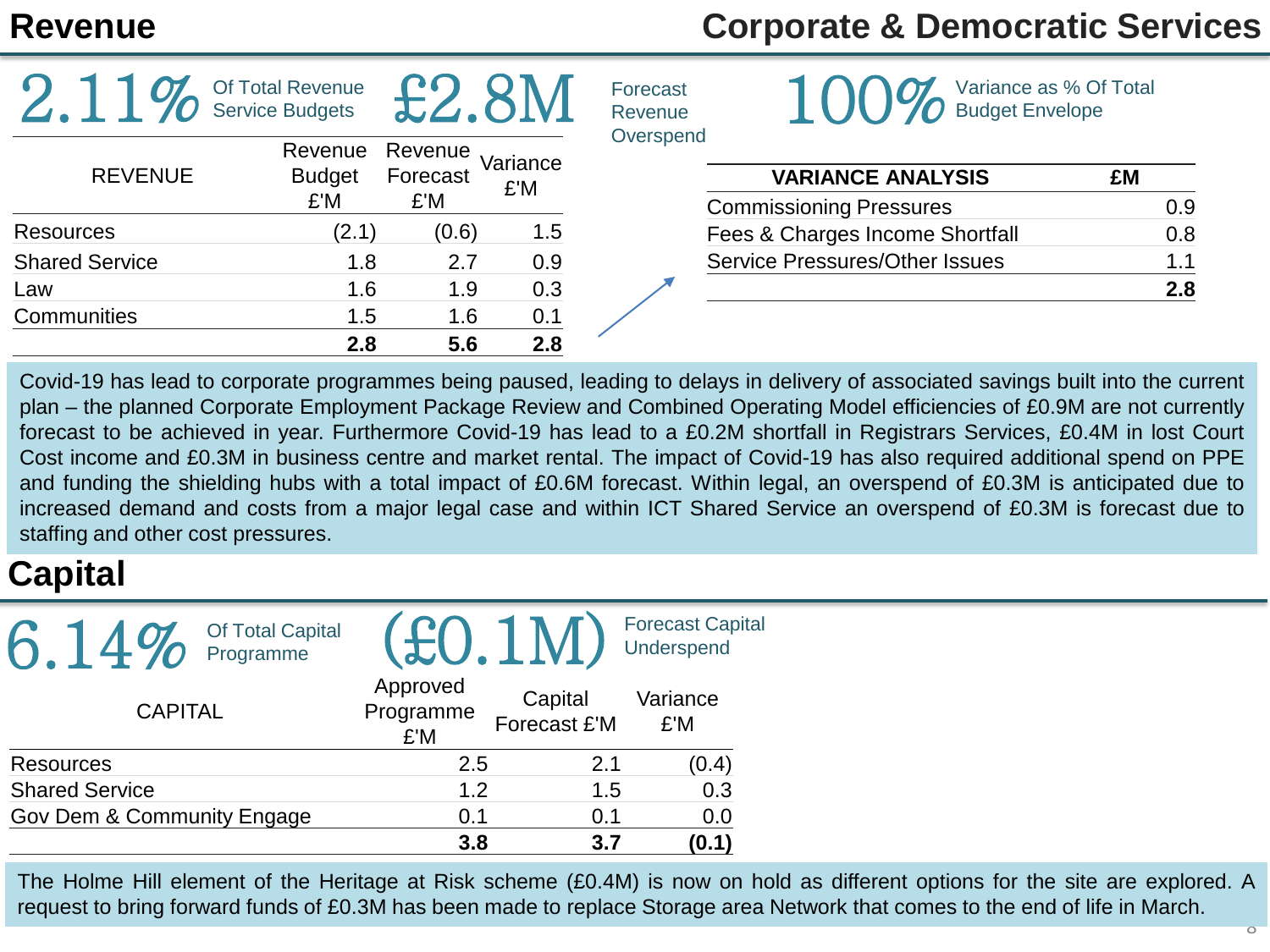# **Revenue Environment**

12.44% Of Total Revenue

|       | Forecast   |
|-------|------------|
| £0.0M | Revenue    |
|       | Underspend |



 $\bigcup_{\alpha} \bigcup_{\alpha} \bigvee_{\beta}$  Variance as % Of Total

| <b>REVENUE</b><br>Budget £'M | Forecast £'M Variance £'M |     |
|------------------------------|---------------------------|-----|
| Environment<br>16.5          | 16.5                      | 0.0 |

Savings estimated at £0.3M are forecast through the waste disposal contract as a result of joint working with North Lincolnshire Council and from reduced landfill costs. The latter is due to a planned change to the closure date for periodic maintenance of the Energy from Waste Plant into the next financial year.

These savings are offset by additional vehicle repairs and running costs within Street Cleansing and Refuse Collection estimated at £0.2M. These are primarily due to the additional rounds required in response to the Covid-19 outbreak.

# **Capital**

| $10.99\%$ Of Total Capital $(60.9M)$ Forecast Capital |                              |     |                           |
|-------------------------------------------------------|------------------------------|-----|---------------------------|
| <b>CAPITAL</b>                                        | Approved<br>Programme<br>£'M |     | Forecast £'M Variance £'M |
| Environment                                           | 6.8                          | 5.9 | (0.9)                     |

A £0.9M underspend has been recorded within the recycling element of this scheme . The purchase of new recycling bins have come in at a lower price than originally anticipated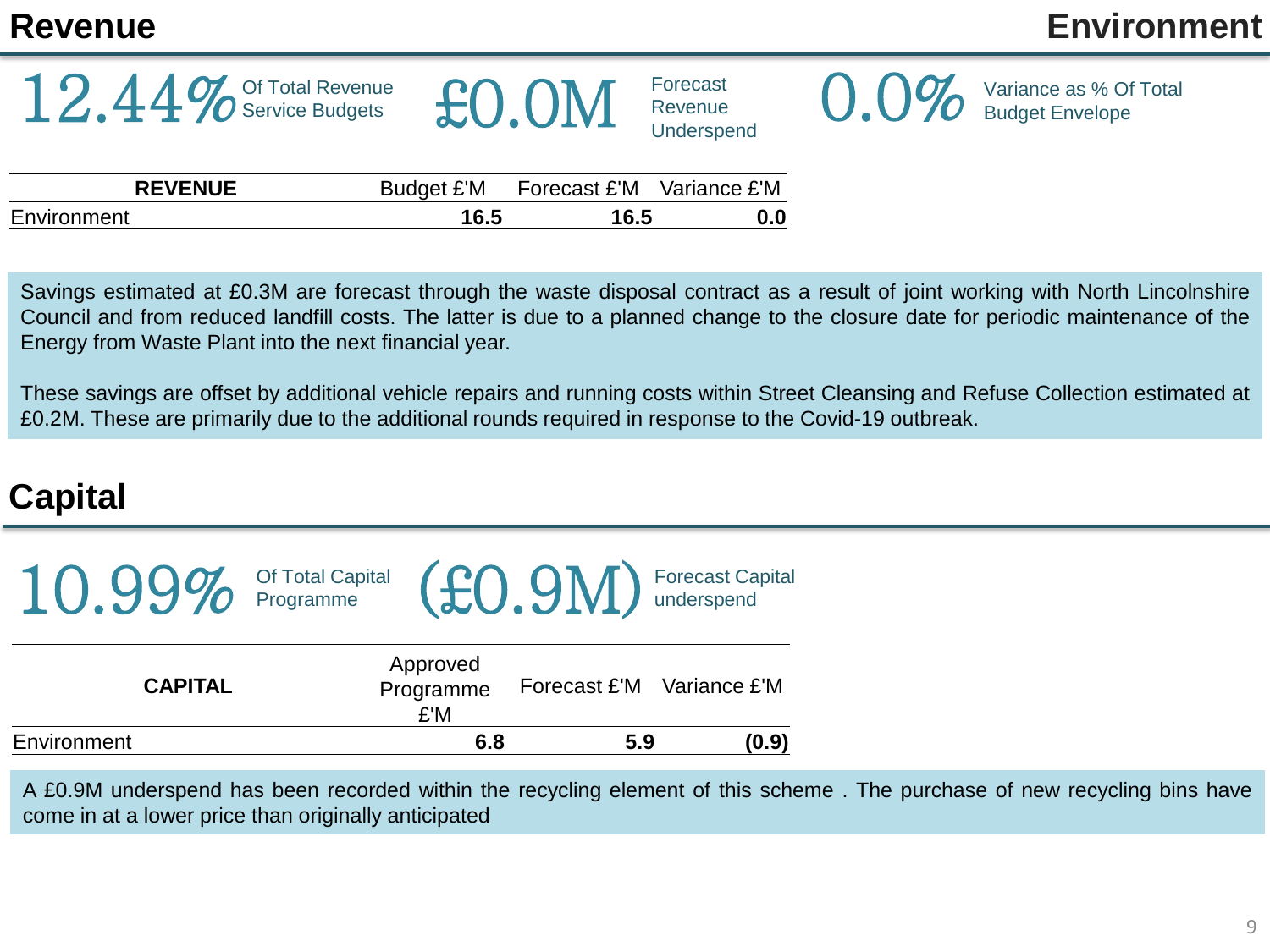$17.27\%$  Of Total Revenue

# **Revenue Economy & Growth**

| <b>REVENUE</b>   | Budget £'M | Forecast<br>£'M | Variance<br>£'M |
|------------------|------------|-----------------|-----------------|
| Economy & Growth | 19.6       | 20.2            | 0.6             |
| Housing          | 3.3        | 3.7             | 0.4             |
|                  | 22.9       | 23.9            | 1.0             |

| <b>VARIANCE ANALYSIS</b>              | £M  |
|---------------------------------------|-----|
| <b>Commissioning Pressures</b>        | 0 2 |
| Fees & Charges Income Shortfall       | 0.8 |
| <b>Service Pressures/Other Issues</b> | 0.O |
|                                       | 1 በ |

4.4% Variance as % Of Total

The service is forecasting a significant shortfall from car parking income of £0.8M as a direct impact of the Covid-19 outbreak. These costs are being offset by staffing savings of £0.2M. Compensation in relation to fees and charges is currently accounted for within overall covid-19 funding.

Forecast

The Home Options service is forecasting an additional £0.4M budget requirement as a result of homeless and crisis unit costs necessary to respond to Covid-19 requirements. The overspend will be met from Government Covid allocations.

 $\pounds1.0M$   $\text{Forecast}$   $\text{OPersoned}$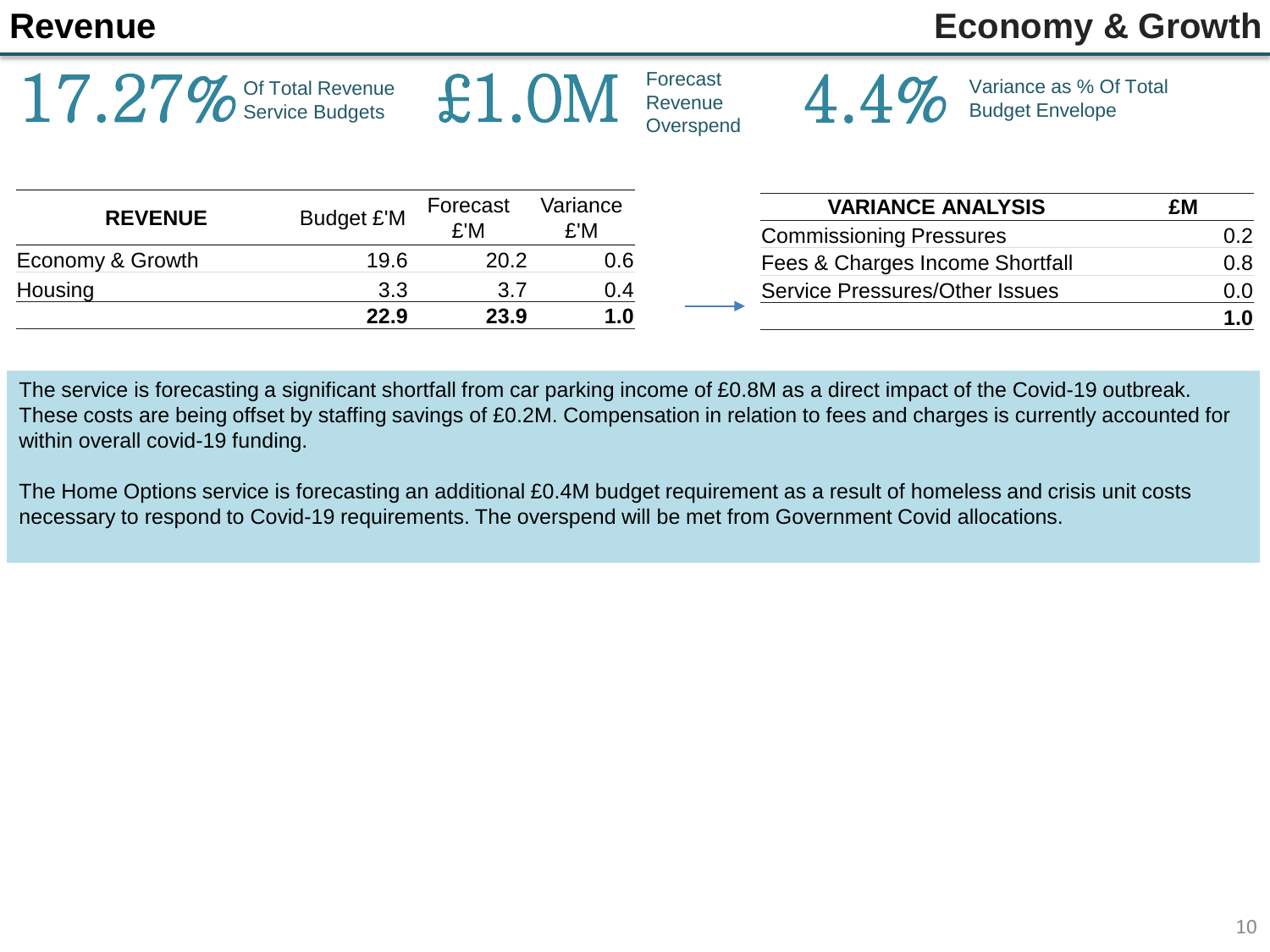| $71.24\%$ <sup>Of Total Capital</sup> |  | $(E1.1M)$ Forecast Capital |  |
|---------------------------------------|--|----------------------------|--|
|---------------------------------------|--|----------------------------|--|

| <b>CAPITAL</b>   | Approved<br>Programme<br>£'M | Forecast £'M Variance £'M |       |
|------------------|------------------------------|---------------------------|-------|
| Economy & Growth | 39.5                         | 38.5                      | (1.0) |
| Housing          | 4.6                          | 4.5                       | (0.1) |
|                  | 44.1                         | 43.0                      | (1.1) |

An underspend of £1.3M on the Cultural Development Fund Open for Culture scheme has been reflected due to delays in light of Covid-19. A revised profile has been submitted to the Arts Council and the scheme has now been extended to 2023.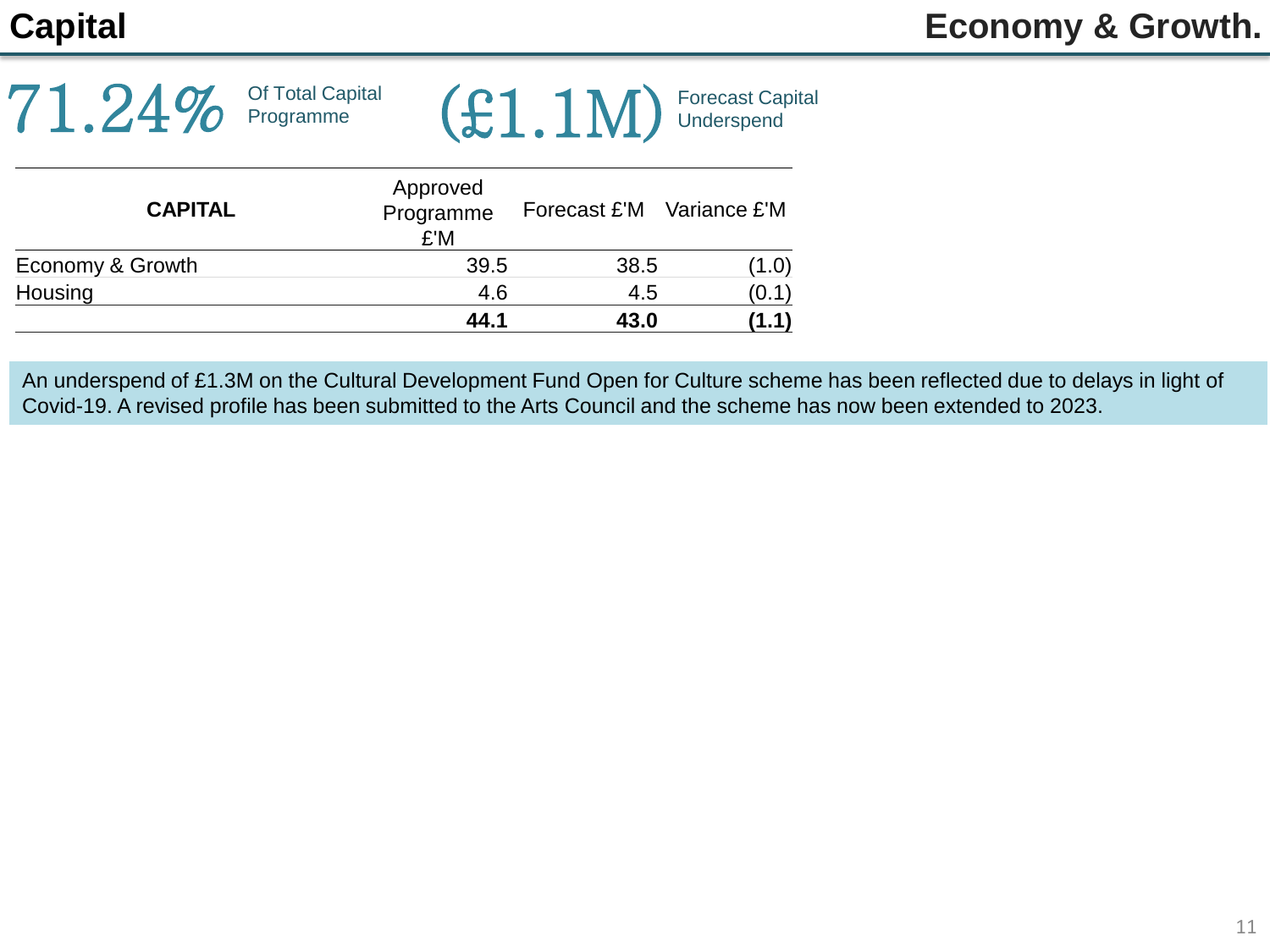$30.39\%$  Of Total Revenue

# **Revenue Children's & Family Services**

14.6% Variance as % Of Total

|                                               | ____ |                         |                 |  |  |
|-----------------------------------------------|------|-------------------------|-----------------|--|--|
| <b>REVENUE</b>                                |      | Budget £'M Forecast £'M | Variance<br>£'M |  |  |
| <b>Skills</b>                                 | 0.7  | 0.8                     | 0.1             |  |  |
| Education                                     | 7.7  | 7.9                     | 0.2             |  |  |
| Assessment & Safeguarding                     | 11.4 | 14.7                    | 3.4             |  |  |
| <b>Children &amp; Families</b>                | 16.8 | 19.0                    | 2.2             |  |  |
| Safer NEL                                     | 1.8  | 1.8                     | 0.0             |  |  |
| Performance & Qual                            | 0.4  | 0.4                     | 0.0             |  |  |
| Women & Children                              | 1.5  | 1.5                     | 0.0             |  |  |
| <b>Total Children's &amp; Family Services</b> | 40.3 | 46.2                    | 5.9             |  |  |

| <b>VARIANCE ANALYSIS</b>              | £Μ   |
|---------------------------------------|------|
| <b>Commissioning Pressures</b>        | 0.5  |
| Fees & Charges Income Shortfall       | 0.3  |
| <b>Service Pressures/Other Issues</b> | 5.1  |
|                                       | .5 9 |

Children's and Family continue to report an overspent position largely due to the ongoing demand pressures within the service area. Furthermore the service has had to invest in additional resources to deliver the necessary improvements highlighted by Ofsted in its recent inspections. Whilst service improvements have been secured, the current financial situation within the service has been exacerbated by the Covid-19 pandemic which has led to increased costs and delayed planned transformational activities.

Forecast Revenue £5.9M Overspend

The key variances relate to:

Agency Placements & Safeguarding – An overspend of £3.0M is forecast due to increasing numbers and complexity of need for looked after children. An Improvement plan is in place to re-design the approach through a series of work programmes including the Early Discharge Team Placement Panel and Valuing Care. The number of children coming into the system is showing positive signs but the challenge of meeting needs locally persists. In respect of Throughcare and Leaving care, there are increasing numbers in this cohort, with additional costs of £0.4M for allowances and accommodation for post 16 Care Leavers.

Child Resource & Regulation – Covering Foster Carer payments, Special Guardianships and Residency Orders, this area is currently forecasting an overspend of £2.2M. The number of Children Looked After (CLA) within the system remains high and at the end of September stood at 591 (August 2020 was 585). The implementation of the Improvement Plan, including targeted actions around placements, is expected to bring the number of CLA down by year end.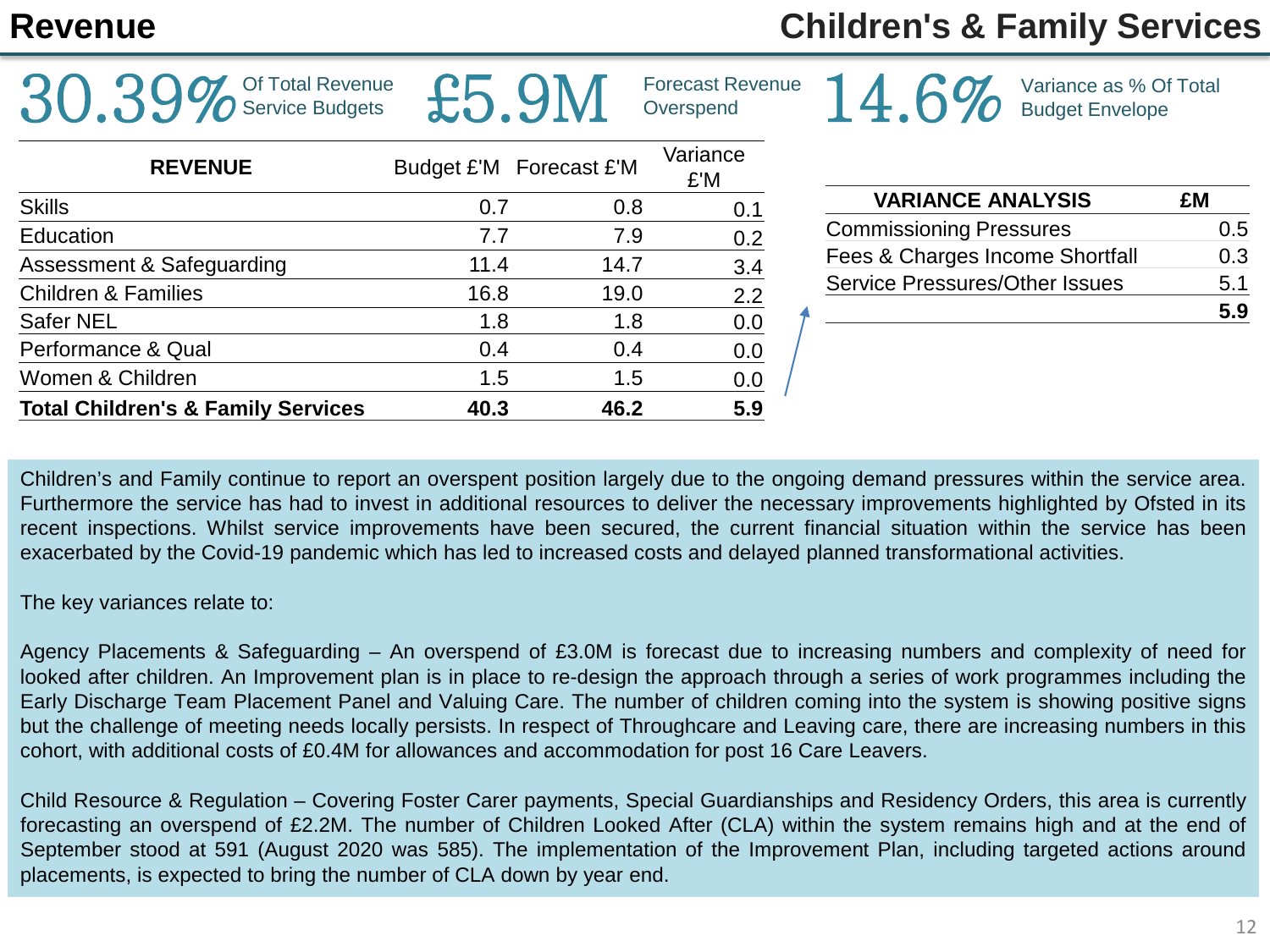# **Capital**

| $6.46\%$ Of Total Capital               | (£0.0M)                      | Forecast Capital<br>J Underspend |
|-----------------------------------------|------------------------------|----------------------------------|
| <b>CAPITAL</b>                          | Approved<br>Programme<br>£'M | Forecast £'M Variance £'M        |
| <b>Children's &amp; Family Services</b> | 4.0                          | 0.0<br>4.0                       |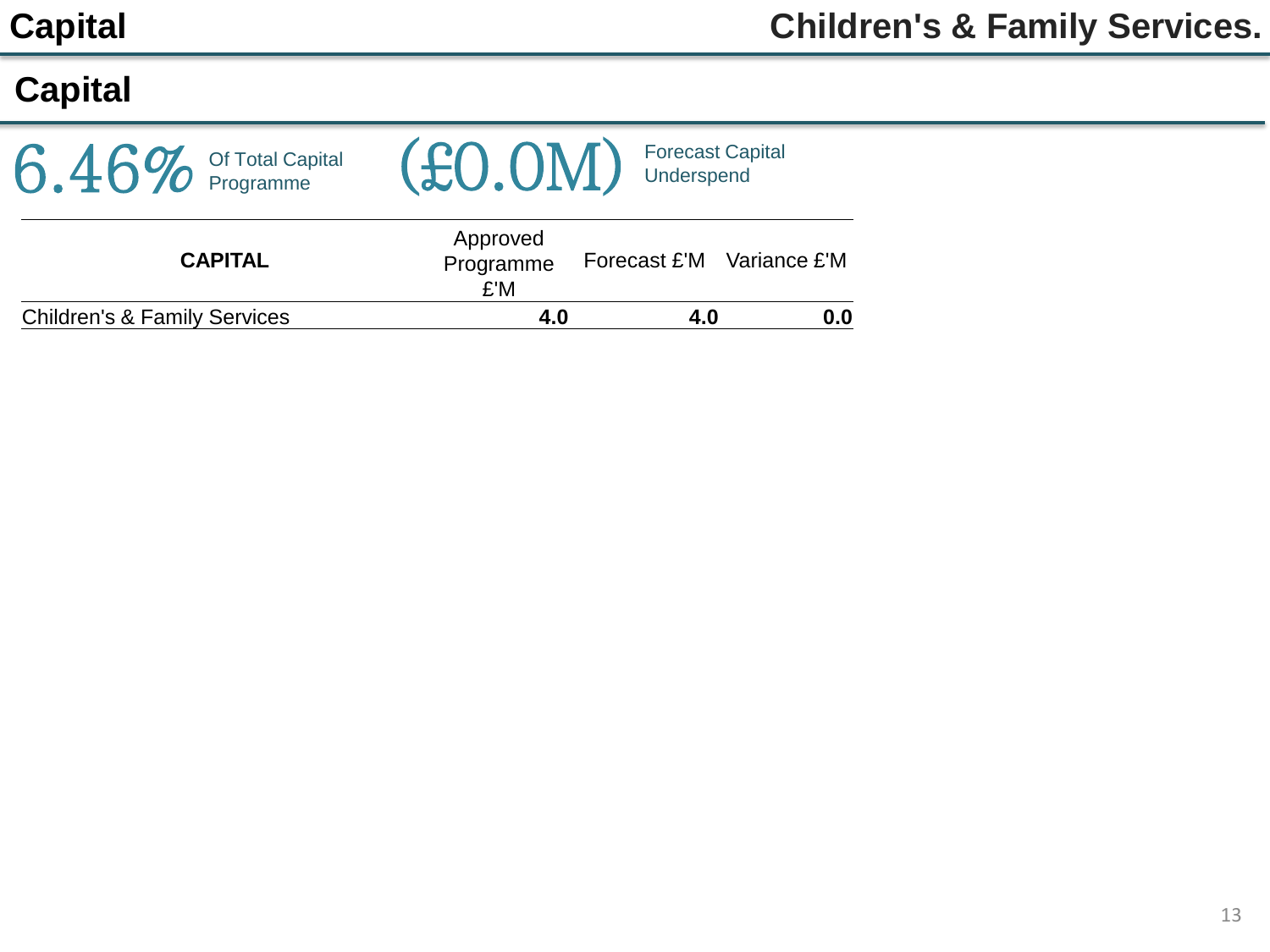|                      | Of Total Revenue<br><b>Service Budgets</b> |          | Overspend | <b>Forecast Revenue</b> |                                       | Variance as % Of Total<br><b>Budget Envelope</b> |     |
|----------------------|--------------------------------------------|----------|-----------|-------------------------|---------------------------------------|--------------------------------------------------|-----|
|                      |                                            | Forecast | Variance  |                         | <b>VARIANCE ANALYSIS</b>              |                                                  | £M  |
| <b>REVENUE</b>       | Budget £'M                                 | £'M      | £'M       |                         | <b>Commissioning Pressures</b>        |                                                  | 0.2 |
| <b>Public Health</b> | 0.6                                        | 0.6      | 0.0       |                         | Fees & Charges Income Shortfall       |                                                  | 0.0 |
| Leisure              | 4.2                                        | 4.6      | 0.4       |                         | <b>Service Pressures/Other Issues</b> |                                                  | 0.2 |
|                      | 4.8                                        | 5.2      | 0.4       |                         |                                       |                                                  | 0.4 |
|                      |                                            |          |           |                         |                                       |                                                  |     |

The Council received a ring fenced Public Health grant of £11.47M in 2020/21. This grant is allocated to a number of services with the aim of improving the health of the local population. The services that benefit from the Public Health grant include Drugs & Alcohol, Wellbeing Service, Sexual Health, Health Visitors, Schools Nurses and the Localities team. Whilst there are demand needs, the work is targeted and tailored to the grant available. Due to the nature of the grant being ring fenced any under or overspend is rolled into a specific earmarked reserve for future utilisation on public health activities.

In respect of the Leisure & Libraries portfolio, we are continuing to work with the service provider to address the challenges they face.

# **Capital**

 $0.65\%$  Of Total Capital



| <b>CAPITAL</b>       | Approved<br>Programme Forecast £'M<br>£'M |     | Variance<br>£'M |
|----------------------|-------------------------------------------|-----|-----------------|
| <b>Public Health</b> | 0.4                                       | በ 4 |                 |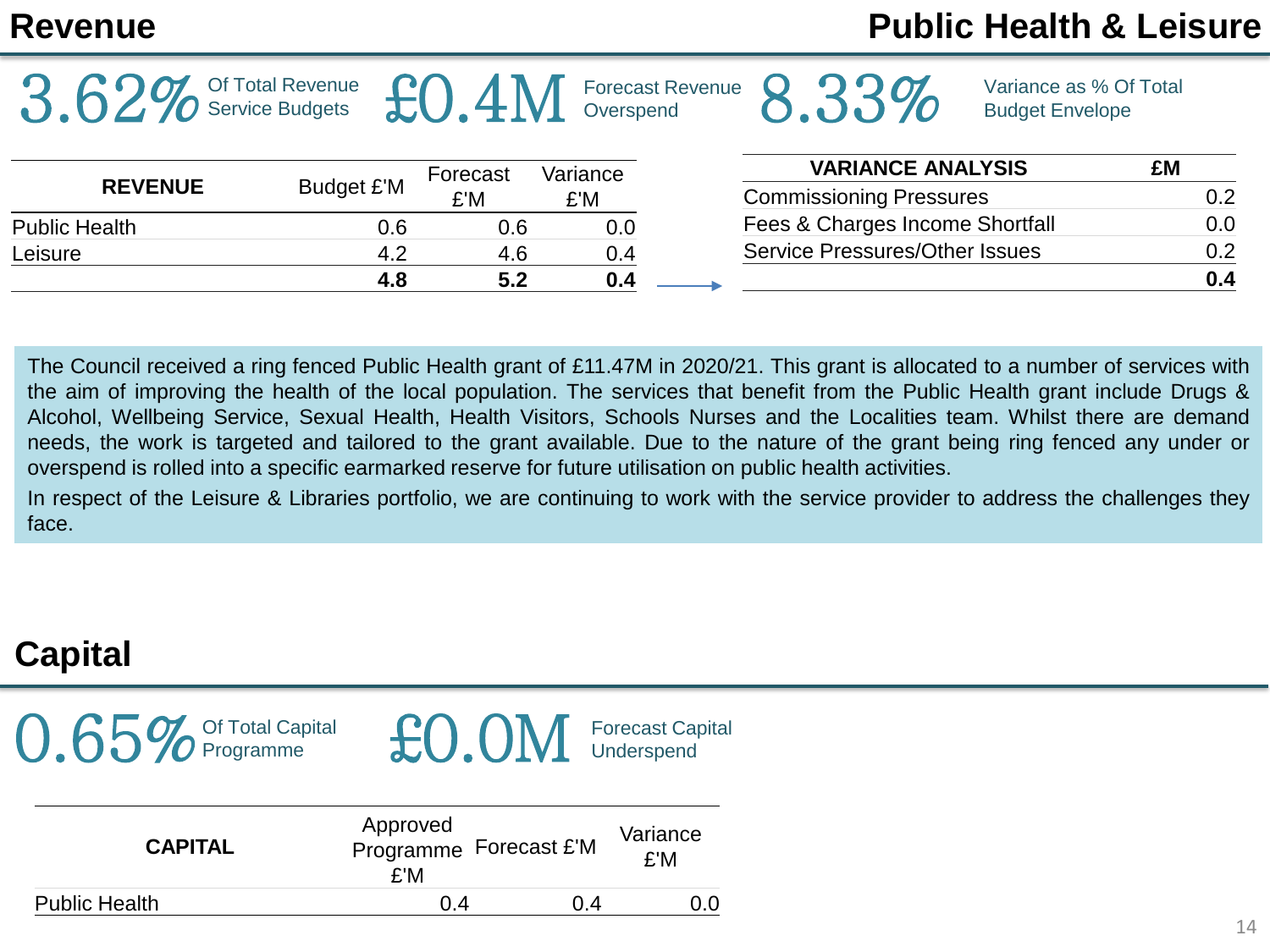# **Revenue Adult Services**

| 34.16                 | <b>To Service Budgets</b> |                         | Forecast<br>Revenue<br>Overspend | Variance as % Of Total<br><b>O</b> Budget Envelope         |            |
|-----------------------|---------------------------|-------------------------|----------------------------------|------------------------------------------------------------|------------|
| <b>REVENUE</b>        |                           | Budget £'M Forecast £'M | Variance                         | <b>VARIANCE ANALYSIS</b><br><b>Commissioning Pressures</b> | £M<br>0.4  |
| <b>Adult Services</b> | 45.3                      | 48.3                    | £'M<br>3.0                       | Fees & Charges Income Shortfall                            | 0.0        |
|                       | 45.3                      | 48.3                    | 3.0                              | <b>Service Pressures/Other Issues</b>                      | 2.6<br>3.0 |

The service has been particularly affected by the Covid-19 pandemic and additional costs incurred including provider sustainability payments and pressures associated with hospital discharges. The pandemic has also led to delays in some of the efficiencies which were anticipated to be delivered in 2020/21 together with a loss of income from reduced service take up.

Payments to providers to assist with ensuring their financial stability amounted to £1M in the first quarter with anticipated future payment costs of £0.7M per quarter.

# **Capital**

| $4.52\%$ Of Total Capital |  |
|---------------------------|--|
|---------------------------|--|



| <b>CAPITAL</b>        | Approved<br>Programme<br>£'M | Forecast £'M Variance £'M |     |
|-----------------------|------------------------------|---------------------------|-----|
| <b>Adult Services</b> | 2.8                          | 2.8                       | 0.0 |
|                       | 2.8                          | 2.8                       | 0.0 |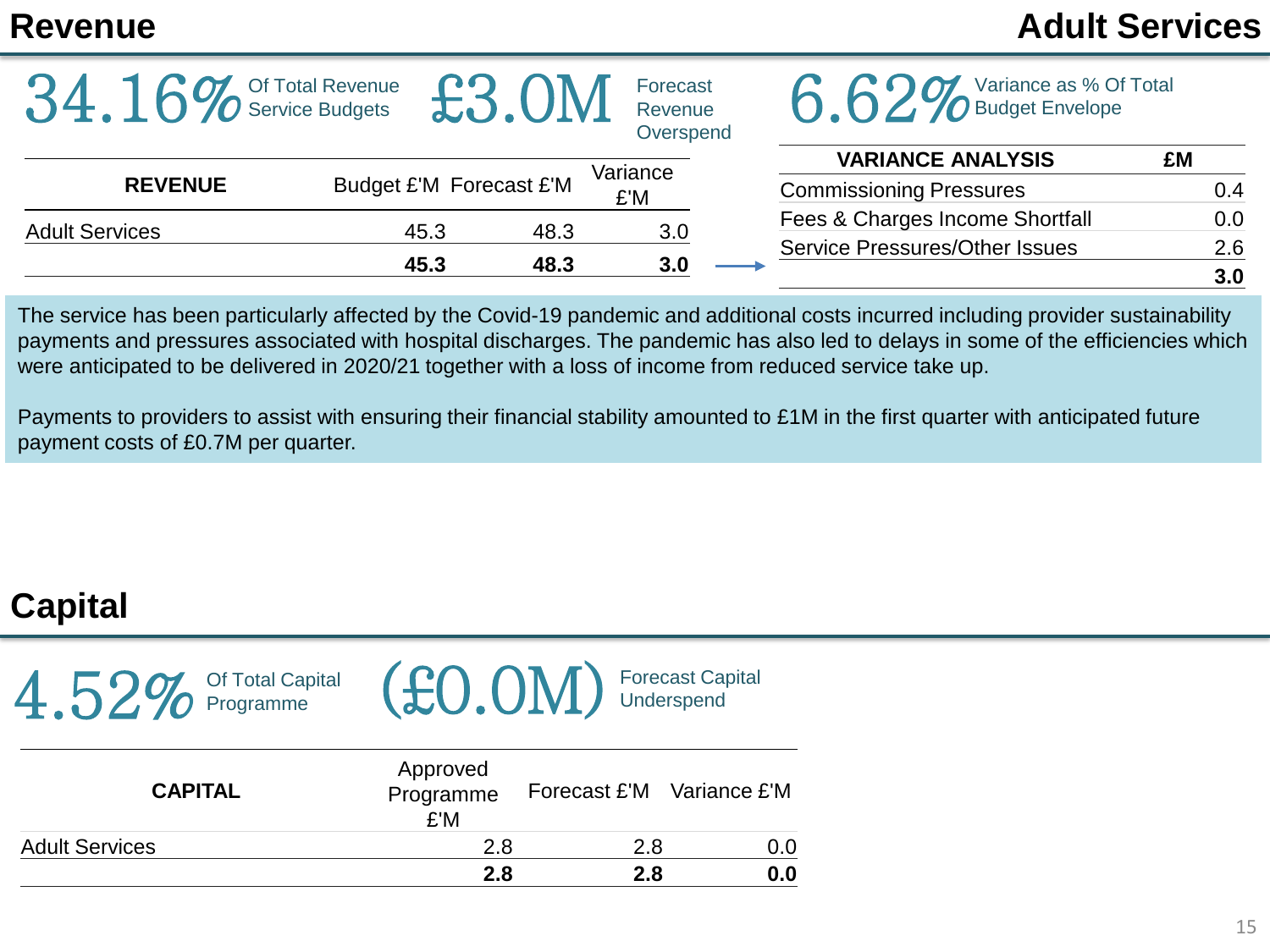# **Corporate Budgets**



| <b>CORPORATE BUDGETS</b>     | <b>Budget</b><br>£'M | <b>Forecast £'M</b> | <b>Variance</b><br>£'M |
|------------------------------|----------------------|---------------------|------------------------|
| Pensions and Appropriations  | 3.8                  | 3.8                 | 0.0                    |
| <b>Technical Adjustments</b> | (12.4)               | (12.4)              | 0.0                    |
| <b>Borrowing Costs</b>       | 10.6                 | 10.0                | (0.6)                  |
| Levies                       | 0.7                  | 0.7                 | (0.0)                  |
| <b>Other Budgets</b>         | 2.3                  | 2.0                 | (0.3)                  |
| <b>Total</b>                 | 5.0                  | 4.1                 | (0.9)                  |

The £0.9M underspend reported against other budgets is predominately due to reduced borrowing costs arising from the refocused and reprofiled capital programme and a reduction in interest rates.

An underspend against our expected insurance costs of £0.15M is also included in the figures above.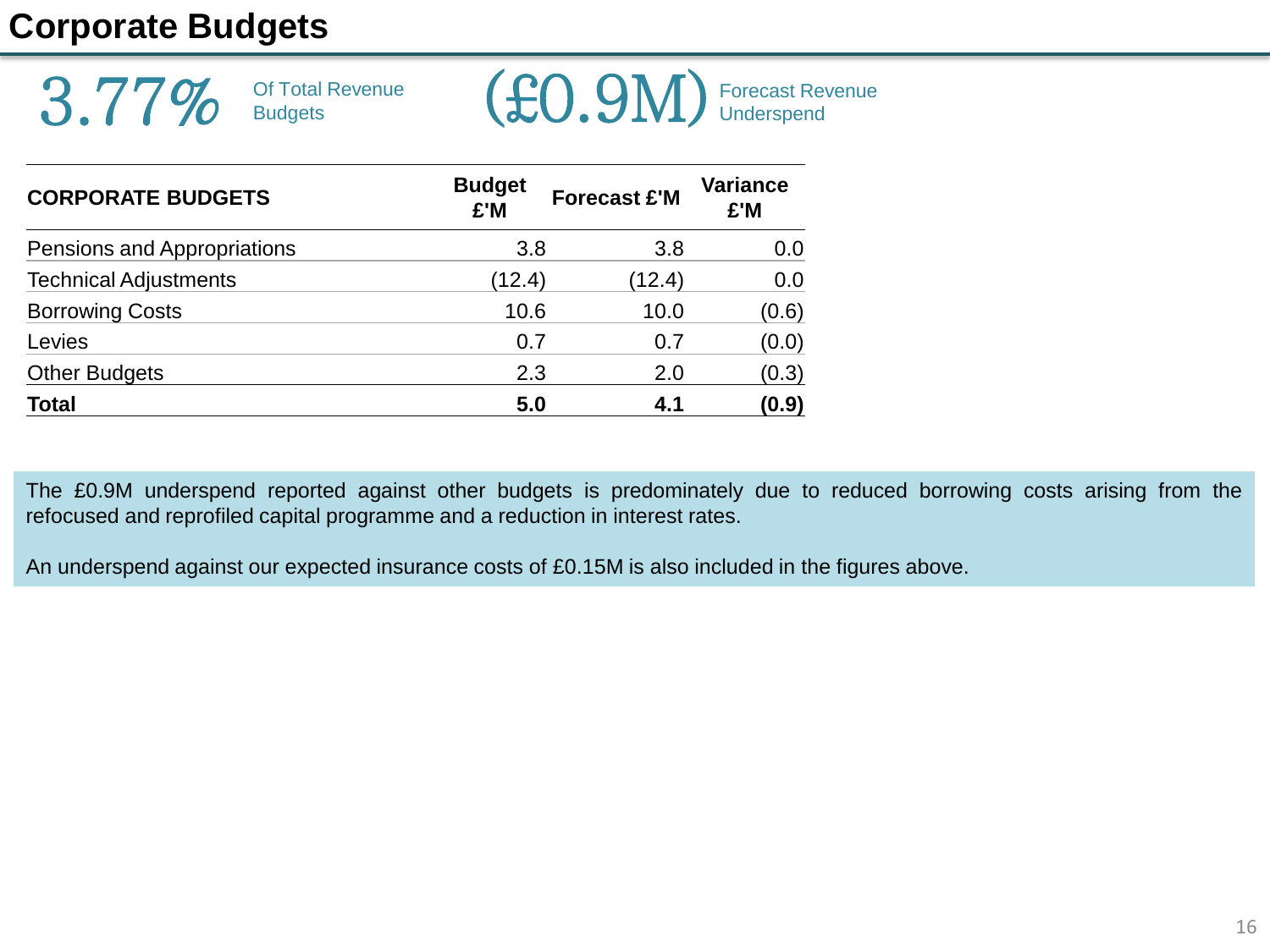# **Funding - Summary**

| <b>FUNDING</b>                 | Budget £'M Forecast £'M Variance £'M |
|--------------------------------|--------------------------------------|
| 83.8% Local Taxation Budget as | $1.98\%$ Council Tax uplift          |

| <b>Total</b>                              | (137.2) | (148.7) | (11.5) |
|-------------------------------------------|---------|---------|--------|
| <b>COVID-19 Income Compensation Grant</b> | 0.0     | (0.4)   | (0.4)  |
| <b>COVID-19 LA Support Grant</b>          | (0.2)   | (11.3)  | (11.1) |
| <b>New Homes Bonus</b>                    | (0.3)   | (0.3)   | 0.0    |
| <b>Social Care Support</b>                | (4.8)   | (4.8)   | 0.0    |
| <b>Better Care Fund</b>                   | (7.8)   | (7.8)   | 0.0    |
| <b>Revenue Support Grant</b>              | (9.1)   | (9.1)   | 0.0    |
| <b>Business Rates</b>                     | (42.8)  | (42.8)  | 0.0    |
| Council Tax                               | (72.1)  | (72.1)  | 0.0    |

The in year funding position is forecasting an additional £11.5M mainly due to Covid-19 support grants received from Government. This is being used to support the significant cost pressures reported against service budgets.

In-year funding from local taxation targets is forecast to be on budget, however this is due to the way these funding streams are accounted for. There is an expectation that in-year collection will drop as a result of the pandemic and this will be realised in future years. The position is being monitored closely and will be reflected in the medium term financial plan for 2021/22.

There is still a great deal of uncertainty in relation to longer term impact of the pandemic on the Council's funding. The Government has proposed that councils are allowed to spread collection fund losses over an extended period of time and this could mitigate, to a degree, the impact over the medium term.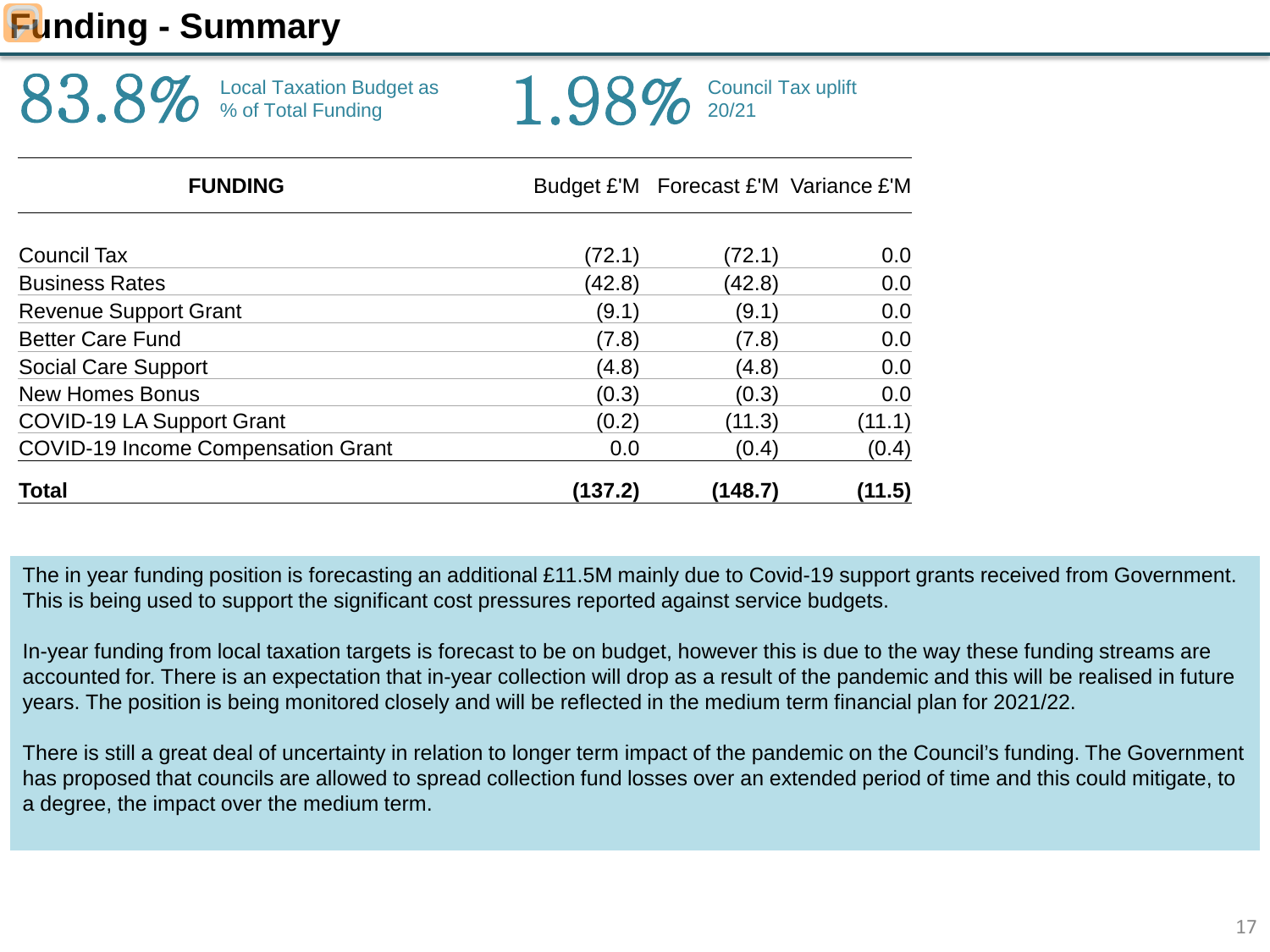# **Local Taxation**

| <b>Council Tax Collection</b> | $\frac{0}{0}$ | <b>Non Domestic Rates Collection</b> | %     |
|-------------------------------|---------------|--------------------------------------|-------|
| Q2 2020/21                    | 54.38         | Q2 2020/21                           | 53.71 |
| Q2 2019/20                    | 55.04         | Q2 2019/20                           | 56.96 |
| Q2 2018/19                    | 55.38         | Q2 2018/19                           | 57.10 |

### **Collection Rates:**

### **Council Tax**

Given the difficulties of the first half of the year council tax collection has held up remarkably well, although this has continued to slip from the same point in time last year. Due to changes to payment dates and the reinstatement of recovery action, there is an expectation that some of this slippage will be recovered before the end of the financial year.

The issuing of softer reminders has carried on during the second quarter which has continued to prompt numerous phone calls and in many instances' payments. Previous years collection levels have continued to improve but not by the same level we have experienced in previous years in part due to external collection issues.

### **Non Domestic Rates**

The second quarter collection performance has again been impacted significantly by Covid-19. The overall liability has been reduced by approximately £22m due to the awarding of reliefs for many businesses (primarily hospitality, retail & leisure) due to Covid19.

A 'soft' reminder letter has been sent during the second quarter. Pressures on collection income due to Covid-19 are captured monthly and submitted to MHCLG as part of the ongoing council wide financial return. The team continue to experience very high volumes of work due to the pandemic and along with dealing with very high volumes of NNDR work.

### **Outlook**

It is anticipated the financial impact of the slow down in the local economy will impact on the Council's income base in future years. At present, collection rates are holding up but as local taxation makes up around 80% of our income base the impact on future years may be significant if the economy stalls further. Collection rates will continue to be monitored closely for the foreseeable future to assess any specific trends.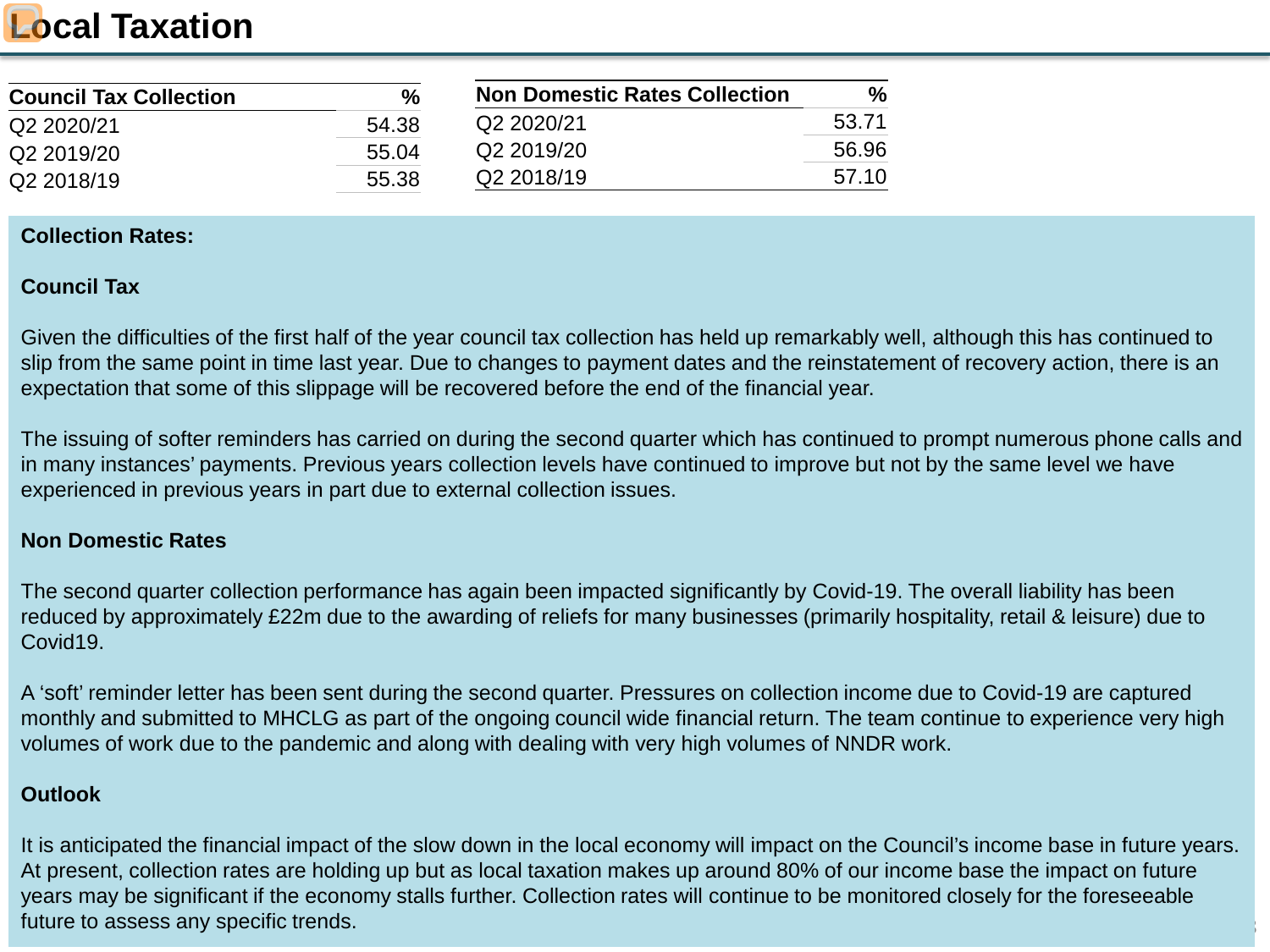# **Medium Term Outlook**

The Council is anticipating the financial impact of the Covid-19 pandemic will lead to a significant slow-down in the local economy which will therefore impact upon its income and funding base and its expenditure profile over time. There are a range of risks which need to be considered in assessing the Council's overall financial sustainability to ensure that it remains financially resilient.

| <b>Risk</b>                                 | <b>Commentary</b>                                                                                                                                                                                                                                                                                                                                                                                                                                                                                                                                                          |
|---------------------------------------------|----------------------------------------------------------------------------------------------------------------------------------------------------------------------------------------------------------------------------------------------------------------------------------------------------------------------------------------------------------------------------------------------------------------------------------------------------------------------------------------------------------------------------------------------------------------------------|
| <b>Funding</b>                              | The Government has provided the Council with grants totalling of £11.7M which will be used predominantly on additional                                                                                                                                                                                                                                                                                                                                                                                                                                                     |
|                                             | social care costs associated with responding to the emergency. However funding is non recurrent in nature and will not                                                                                                                                                                                                                                                                                                                                                                                                                                                     |
|                                             | cover the full anticipated spend in year. Future Government support, the Fair Funding review and planned extension of                                                                                                                                                                                                                                                                                                                                                                                                                                                      |
|                                             | the Business Rate Retention scheme will be critical.                                                                                                                                                                                                                                                                                                                                                                                                                                                                                                                       |
| <b>Collection rates</b>                     | The financial impact of the slow down in the local economy has a direct impact on the Council's funding to deliver its                                                                                                                                                                                                                                                                                                                                                                                                                                                     |
|                                             | services. Local taxation currently makes up around 80% of the Council's base funding. For each 1% change in council                                                                                                                                                                                                                                                                                                                                                                                                                                                        |
|                                             | tax collection rates the Council would see an impact of approximately £0.7M.                                                                                                                                                                                                                                                                                                                                                                                                                                                                                               |
| <b>Fees and charges</b>                     | The Council generates significant income through other sources of fees, sales and charges such as car parking income,                                                                                                                                                                                                                                                                                                                                                                                                                                                      |
|                                             | income from the commercial estate. All of these income streams are at risk as a result of the emergency situation and                                                                                                                                                                                                                                                                                                                                                                                                                                                      |
|                                             | could be impaired over time. These will continue to be monitored.                                                                                                                                                                                                                                                                                                                                                                                                                                                                                                          |
| <b>Economy</b>                              | The Council's financial strategy is very much focused on creating a sustainable funding base to allow priority services to                                                                                                                                                                                                                                                                                                                                                                                                                                                 |
|                                             | be delivered. Growing the local tax base and bringing more business rate stability through retaining and developing a                                                                                                                                                                                                                                                                                                                                                                                                                                                      |
|                                             | thriving local economy are therefore extremely important. Any economic downturn will therefore impact on the Council's                                                                                                                                                                                                                                                                                                                                                                                                                                                     |
|                                             | finance and commissioning plans.                                                                                                                                                                                                                                                                                                                                                                                                                                                                                                                                           |
| <b>Demand and service</b>                   | There are additional financial burdens and pressures created by the response to the emergency, particularly social care.                                                                                                                                                                                                                                                                                                                                                                                                                                                   |
| pressures                                   | These include additional hospital discharges, provider sustainability, increasing costs associated with children at risk or                                                                                                                                                                                                                                                                                                                                                                                                                                                |
|                                             | looked after, and delays to implementing or delivering savings programmes. The longer the situation continues the bigger                                                                                                                                                                                                                                                                                                                                                                                                                                                   |
|                                             | the financial impact.                                                                                                                                                                                                                                                                                                                                                                                                                                                                                                                                                      |
| <b>Reserves</b>                             | The adequacy of the Council's reserves are being closely monitored given the increased risk faced within the current                                                                                                                                                                                                                                                                                                                                                                                                                                                       |
|                                             | operating environment. The Council's reserves are currently all held for a specific purpose and supported by the annual                                                                                                                                                                                                                                                                                                                                                                                                                                                    |
|                                             | statement on the adequacy of reserves. It is important to note that reserves can only be used once. A review of reserves                                                                                                                                                                                                                                                                                                                                                                                                                                                   |
|                                             | will be undertaken as part of the forthcoming budget round.                                                                                                                                                                                                                                                                                                                                                                                                                                                                                                                |
|                                             |                                                                                                                                                                                                                                                                                                                                                                                                                                                                                                                                                                            |
|                                             |                                                                                                                                                                                                                                                                                                                                                                                                                                                                                                                                                                            |
|                                             |                                                                                                                                                                                                                                                                                                                                                                                                                                                                                                                                                                            |
|                                             | process.                                                                                                                                                                                                                                                                                                                                                                                                                                                                                                                                                                   |
|                                             |                                                                                                                                                                                                                                                                                                                                                                                                                                                                                                                                                                            |
|                                             |                                                                                                                                                                                                                                                                                                                                                                                                                                                                                                                                                                            |
| <b>Capital programme</b><br><b>Treasury</b> | We anticipate that the Council's planned capital programme, and in particular economic growth focused areas such as<br>the multi-million pound South Humber Infrastructure and Investment Programme, will be delayed and anticipated growth<br>impaired over the medium term. Investment through the capital programme will support the borough's overall recovery<br>Treasury and cash management will need to be carefully monitored over the coming months as the economic situation<br>remains instable. Borrowing and investment strategies will remain under review. |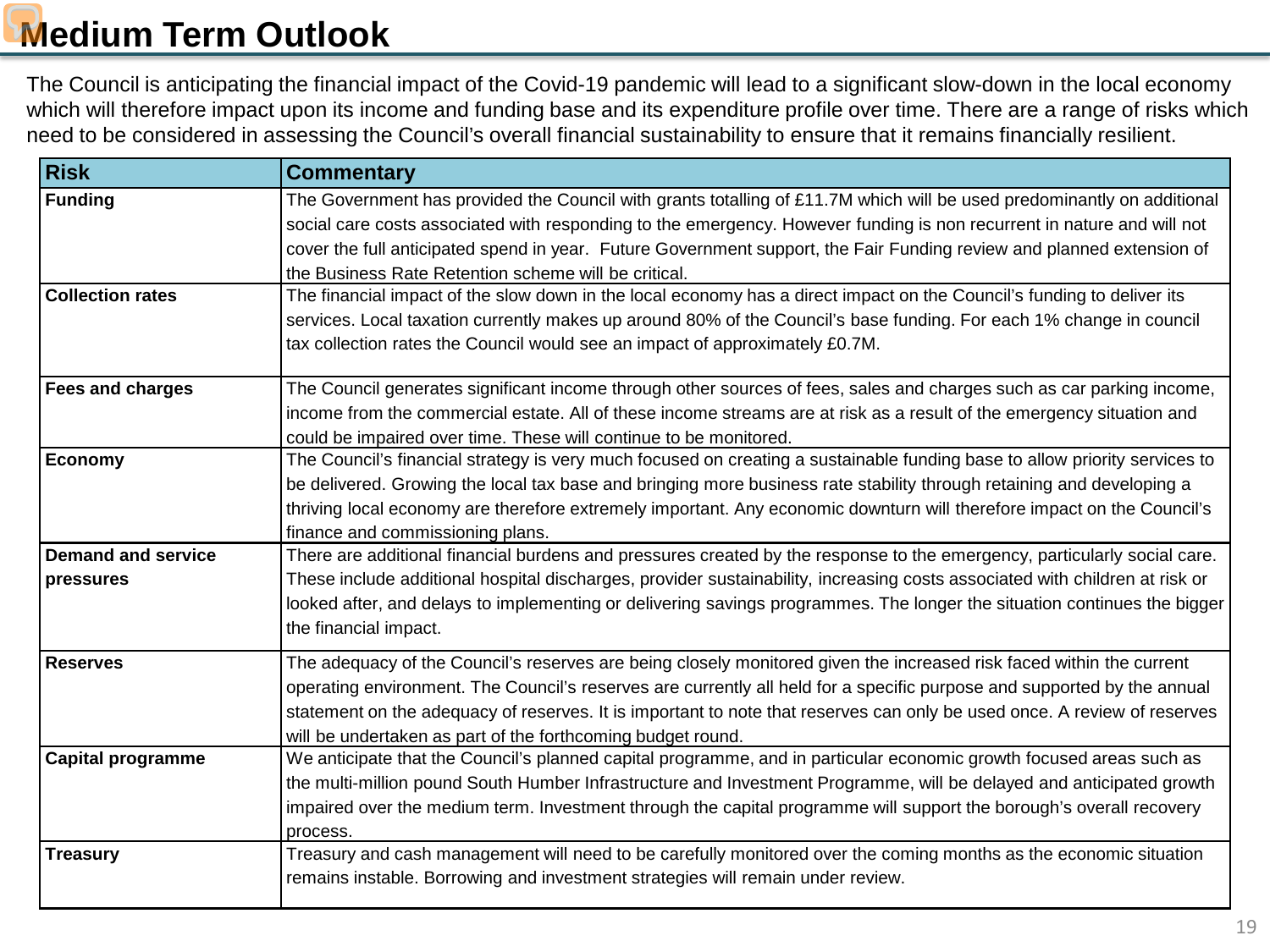### **Reserves**



General fund reserves, set aside to deal with any unforeseen events, remain at £8.3M. This is in line with the medium term financial plan and considered to be a prudent level taking into account the increased level of risk to which the Council is currently exposed.

In addition the Council maintains corporate reserves to address key risk areas.

Service reserves are expected to reduce further to support transformation and other initiatives.

The closing 2019/20 earmarked balance included £5M Covid-19 funding that it is expected will be fully utilised in 2020/21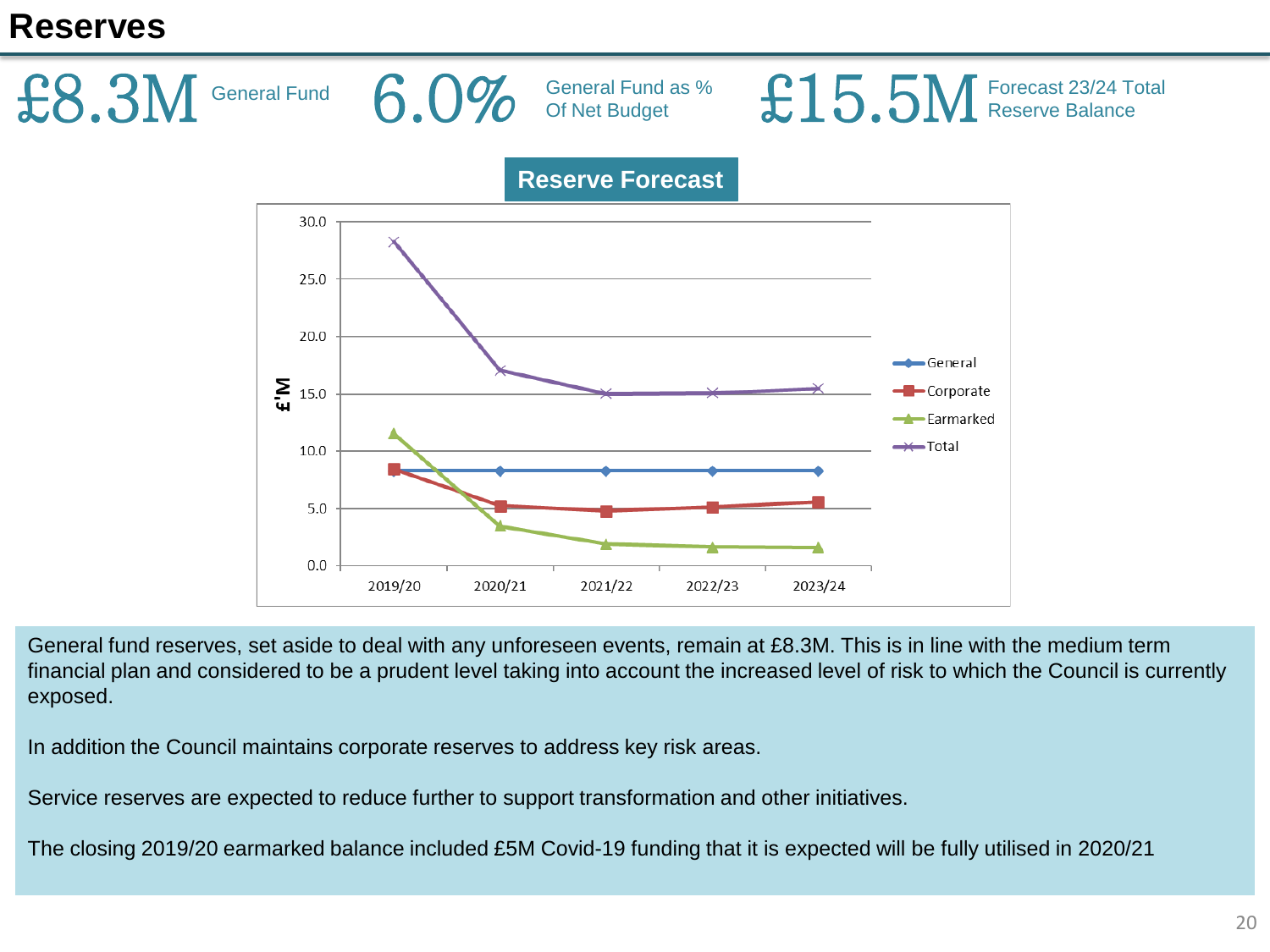# **Reserves.**



£5.6M Forecast 23/24 Corporate

| 20/21 Balance<br>£'M | <b>Purpose</b>                                                                              |
|----------------------|---------------------------------------------------------------------------------------------|
| 1.3                  | Required to meet cost of claims which are insured<br>internally                             |
| 1.6                  | Used to mitigate fluctuations in business rates income<br>without impacting service budgets |
| 0.7                  | To cover costs of organisational change                                                     |
| 1.0                  | Used to mitigate costs of borrowing and capital programme<br>activity                       |
|                      |                                                                                             |

Whilst service earmarked reserves are being used in line with plans, the overall capacity within reserves has reduced over recent years. There may be further call on reserves to support service budgets and address current forecast overspends.

It is therefore essential that we continue to review corporate and technical reserves to ensure there is sufficient capacity to deal with the risks and opportunities that are faced, particularly in light of the current economic climate.

The position will be monitored and considered as part of the medium term financial planning process, and where necessary plans will be put in place to replenish reserves to a reasonable level.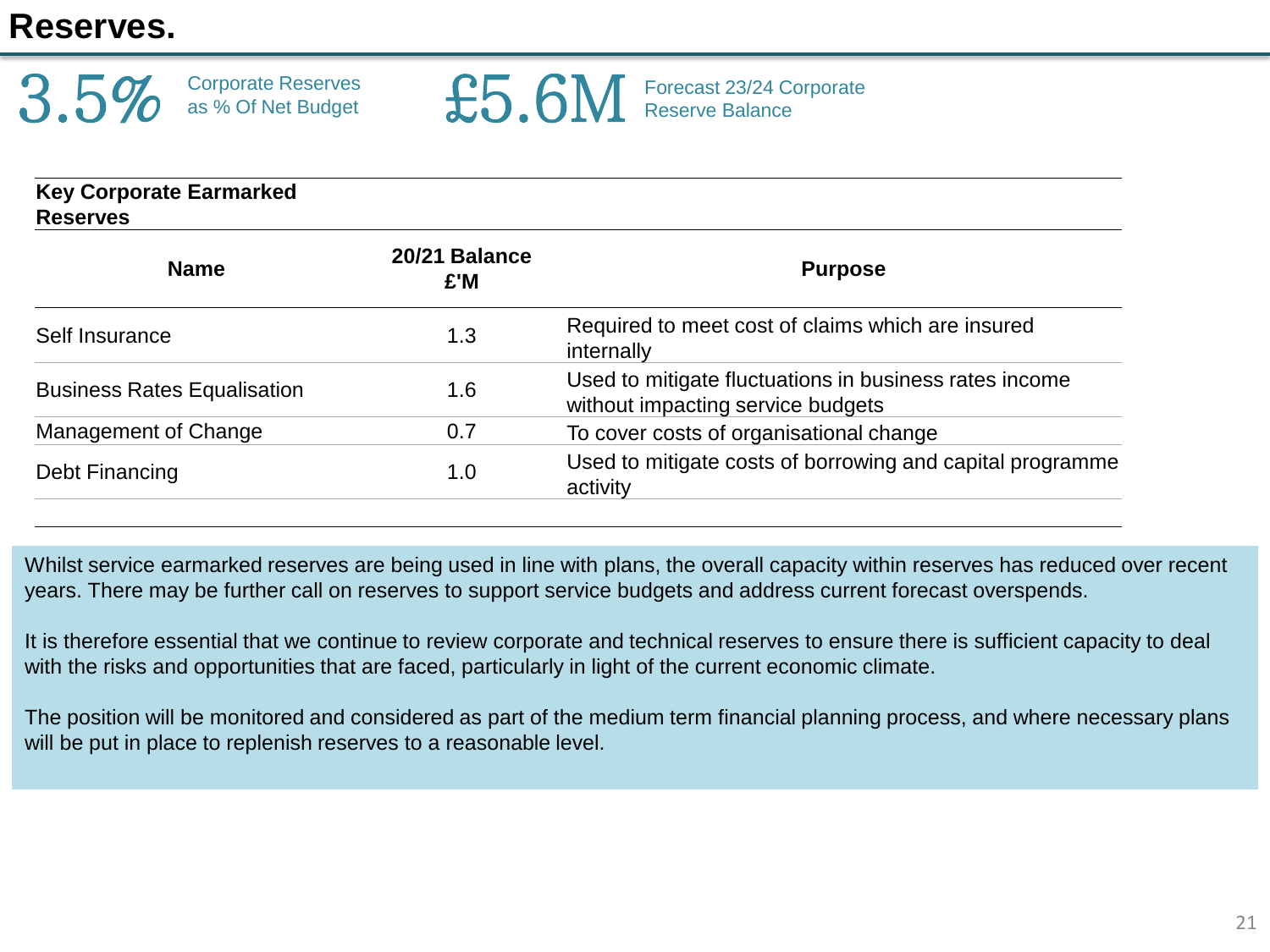# **Working Capital Management**



Invoicing and the issuing of routine reminders has continued as normal during the pandemic, other debt recovery action had been relaxed, however since September these have resumed.

Overall aged debt has risen since quarter 1 and is significantly higher when compared to quarter 2 in 2019/20. However, this is mainly due to a number of specific large invoices rather than a general uplift in debt.

It is possible that debt may rise further due to the ongoing challenges within the local economy. The situation regarding bad debts and write offs will continue to be carefully monitored over the remainder of the financial year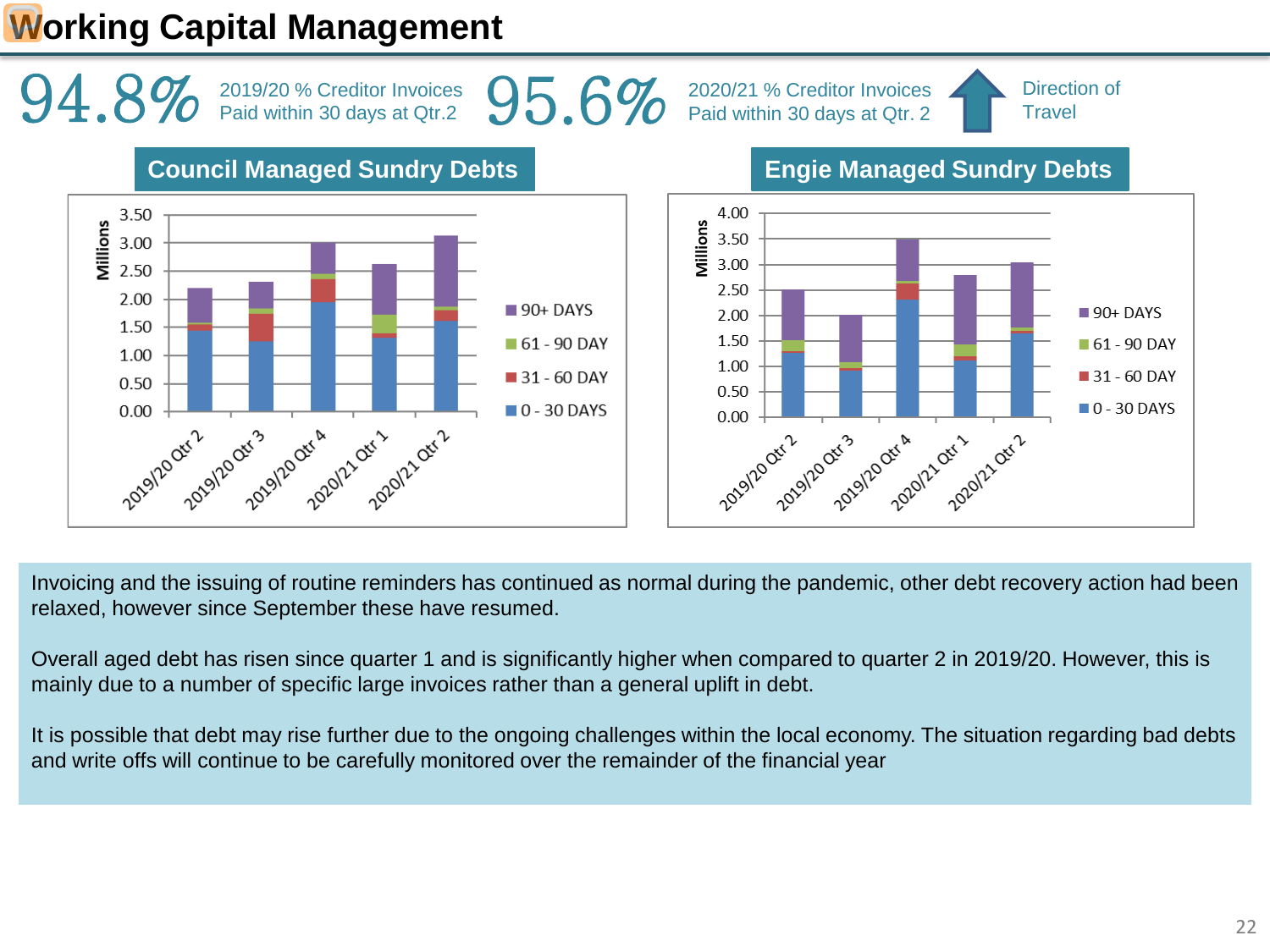# **Treasury & Cashflow**

# £34.8M

Investments at 30th Sept 2020

The chart opposite shows the projection for various limits, determined to ensure that all borrowing is affordable and linked to the Capital Programme. The Capital Financing Requirement is the underlying need to borrow for capital plans. The Authorised and Operational Boundaries are limits of borrowing that are deemed affordable, they are not targets.

The rephasing of the Capital Programme following an initial assessment of the impact of Covid-19 has deferred £10m of borrowing beyond 2020/21. Neither interest rates or inflation are currently expected to make this adjustment materially more expensive for the Council in the longer term.

One key lender (Public Works Loan Board) is currently consulting on changes to its lending margins. It is hoped that this will mean a reduction in their lending rate later in the financial year. In the meantime the Council has also formed relationships with alternate borrowers, should this not transpire.

Current investments are consistent with the Treasury Management Strategy.

Borrowing as at 30<sup>th</sup> Sept 2020

£152.1M

Balances reduced by £15m during the quarter, including repayment of £10m temporary borrowing. At quarter end balances sat £15-20m higher than in recent years but, given the significant uncertainty still present as a consequence of the Covid-19 pandemic, this higher than normal liquidity was viewed as a reasonable approach.

Average cost of borrowing

3.3%



Yields remain around zero (and may go negative) but no budget pressures are anticipated.

Average return on investments

0.0%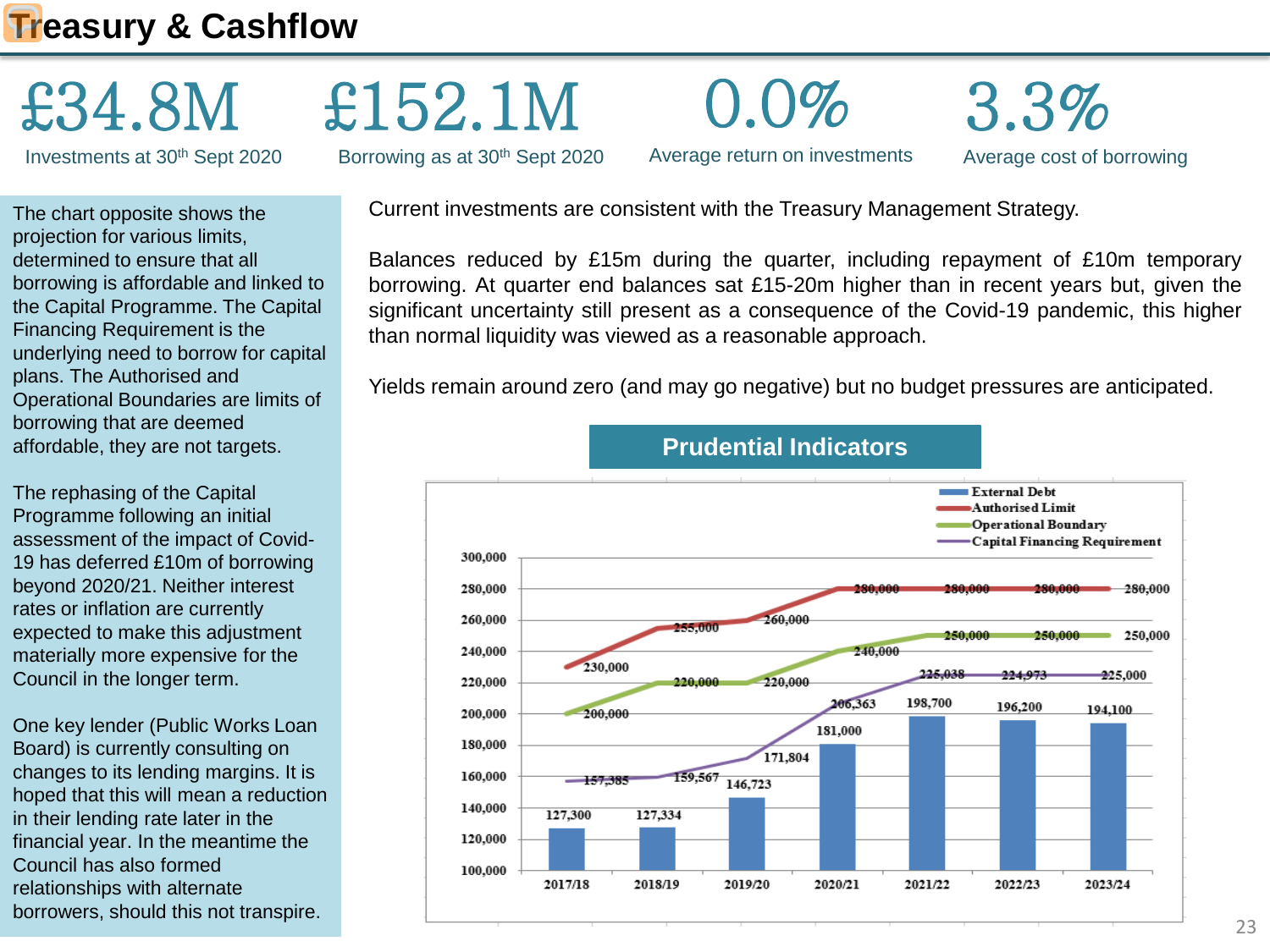# **Capital Programme**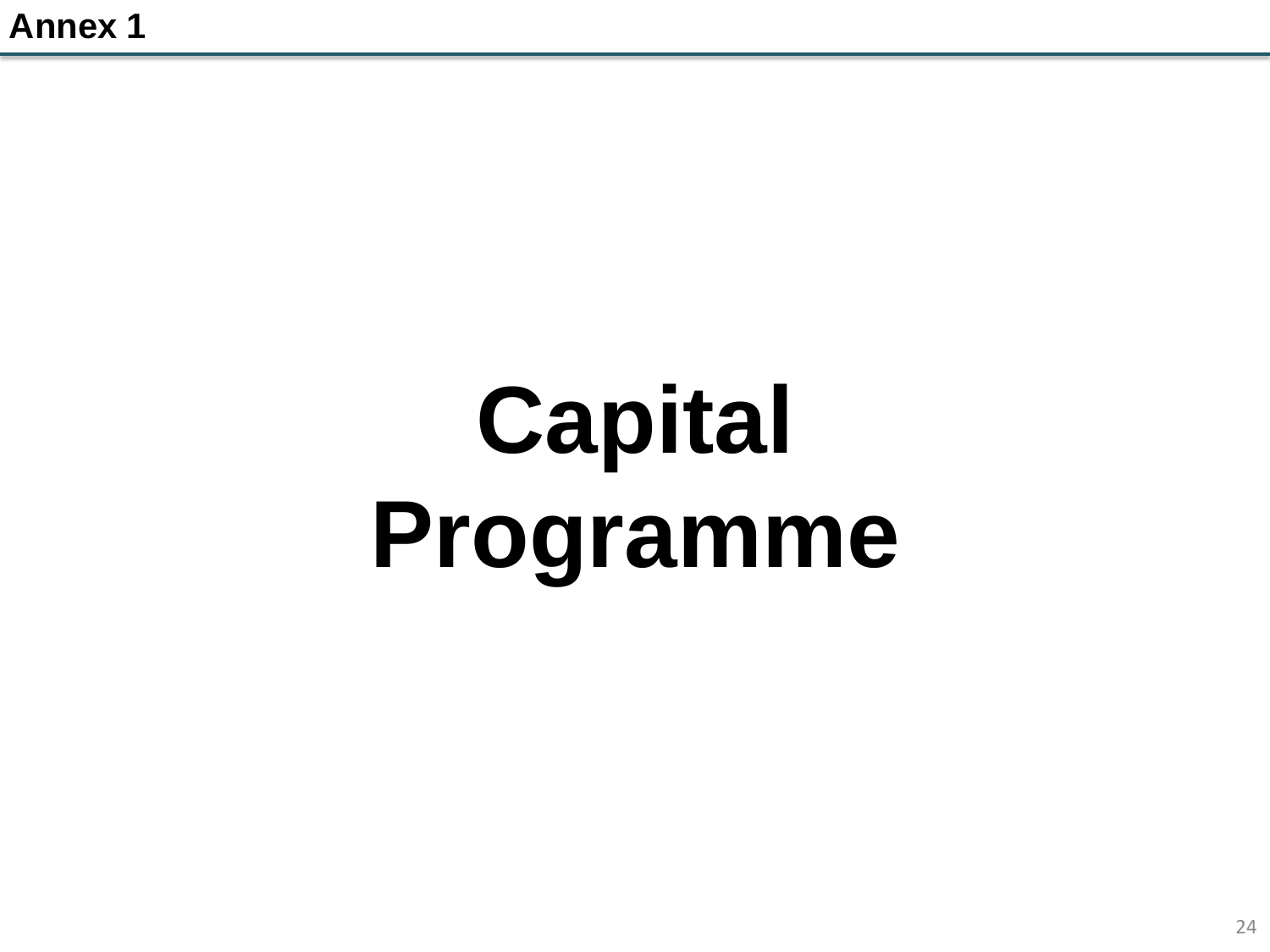| <b>SCHEME</b>                                         | 2020/21 Revised<br>Capital<br><b>Programme at Qtr</b><br>£000's | Slippage to<br>2021/22 £000's | <b>Changes to</b><br>Programme<br>£000's | 2020/21 Revised<br><b>Capital</b><br>Programme at Qtr<br>$\overline{2}$<br>£000's | 2021/22<br><b>Approved Capital</b><br>Programme<br>£000's | 2022/23 Approved<br><b>Capital Programme</b><br>£000's |
|-------------------------------------------------------|-----------------------------------------------------------------|-------------------------------|------------------------------------------|-----------------------------------------------------------------------------------|-----------------------------------------------------------|--------------------------------------------------------|
| <b>Childrens Services</b>                             |                                                                 |                               |                                          |                                                                                   |                                                           |                                                        |
| Schools - Devolved Formula Cap Grant                  | 146                                                             |                               |                                          | 146                                                                               | 190                                                       | $\Omega$                                               |
| Schools - Backlog Maintenance                         | 37 <sup>1</sup>                                                 |                               | 181                                      | 552                                                                               | 500                                                       | 500                                                    |
| Schools - Basic Need Sufficiency of Places            | 1,390                                                           |                               |                                          | 1,390                                                                             | 7,000                                                     | 4,000                                                  |
| Childcare Management System Inv.                      | 24                                                              |                               |                                          | 24                                                                                |                                                           | 0                                                      |
| Special Educational Needs and Disability Fund         | 490                                                             |                               |                                          | 490                                                                               |                                                           | $\Omega$                                               |
| ooked After Children                                  | 286                                                             |                               |                                          | 286                                                                               |                                                           | $\Omega$                                               |
| Nursery places                                        | 141                                                             |                               |                                          | 141                                                                               |                                                           | $\Omega$                                               |
| Liquidlogic                                           | 68                                                              |                               |                                          | 68                                                                                |                                                           | $\Omega$                                               |
| Lincs2 Portal System Inv.                             |                                                                 |                               |                                          |                                                                                   |                                                           | $\Omega$                                               |
| ervice Improvement Education                          | 61                                                              |                               |                                          | 61                                                                                |                                                           | $\Omega$                                               |
| CCTV Review and Upgrade                               | 1.003                                                           | $-203$                        |                                          | 800                                                                               | 203                                                       | $\Omega$                                               |
| <b>Adult Services</b>                                 |                                                                 |                               |                                          |                                                                                   |                                                           |                                                        |
| <b>Disabled Facilities Grants</b>                     | 2,813                                                           |                               |                                          | 2,813                                                                             | 2,888                                                     | 5,650                                                  |
| Social Care - Better Care Fund                        | 10 <sup>1</sup>                                                 |                               |                                          | 10                                                                                |                                                           | $\Omega$                                               |
| <b>Environment</b>                                    |                                                                 |                               |                                          |                                                                                   |                                                           |                                                        |
| Fleet Replacement Programme inc. Recycling Collection | 4,483                                                           |                               |                                          | 4,483                                                                             | 3,754                                                     | $\Omega$                                               |
| Litter Bin and Recycling Replacement and Upgrade      | 219                                                             |                               |                                          | 219                                                                               |                                                           | $\Omega$                                               |
| <b>AQMER (Air Quality Equip)</b>                      |                                                                 |                               |                                          |                                                                                   |                                                           | $\Omega$                                               |
| <b>Enhancement of Bereavement Services</b>            | 1,116                                                           |                               |                                          | 1,116                                                                             | 566                                                       | $\Omega$                                               |
| Peoples Park refurbishment                            | 76                                                              | $-76$                         |                                          |                                                                                   | 76                                                        | $\Omega$                                               |
| <b>Household Recycling Scheme</b>                     | 923                                                             |                               |                                          | 923                                                                               |                                                           | $\Omega$                                               |
| Depot Rationalisation                                 | 6,807                                                           | $-6,757$                      |                                          | 50                                                                                | 6,757                                                     | $\Omega$                                               |
| <b>Resources</b>                                      |                                                                 |                               |                                          |                                                                                   |                                                           |                                                        |
| <b>Backlog Maintenance</b>                            | 870                                                             |                               |                                          | 870                                                                               | 750                                                       | O                                                      |
| Cartergate Office Development                         | 220                                                             |                               |                                          | 220                                                                               |                                                           | $\overline{0}$                                         |
| Property Rationalisation Programme                    | 130                                                             |                               |                                          | 130                                                                               | 100                                                       | $\Omega$                                               |
| Capital Investment                                    |                                                                 |                               |                                          |                                                                                   | 1,000                                                     | 1,000                                                  |
| Digital Strategy Delivery/Imp Civica/Edrms            |                                                                 |                               |                                          |                                                                                   | 10                                                        | $\Omega$                                               |
| Fire Segregation Works                                | 95                                                              |                               |                                          | 95                                                                                |                                                           | $\Omega$                                               |
| Capital Receipt Flexibility                           | 250                                                             |                               |                                          | 250                                                                               | 250                                                       | $\Omega$                                               |
| Heritage Asset at risk                                | 863                                                             |                               |                                          | 863                                                                               | 41                                                        | $\Omega$                                               |
| <b>Shared Services</b>                                |                                                                 |                               |                                          |                                                                                   |                                                           |                                                        |
| Corporate Systems Investment                          | 555                                                             | $-55$                         |                                          | 500                                                                               | 273                                                       | $\Omega$                                               |
| <b>TT</b> Transformation Programme                    | 130                                                             |                               |                                          | 130                                                                               | 98                                                        | $\Omega$                                               |
| ICT refresh                                           | 624                                                             |                               |                                          | 624                                                                               | 995                                                       | 646                                                    |
| <b>Public Health</b>                                  |                                                                 |                               |                                          |                                                                                   |                                                           |                                                        |
| <b>GY Leisure Centre</b>                              |                                                                 |                               |                                          |                                                                                   |                                                           | $\overline{0}$                                         |
| <b>Health and Well Being Centre</b>                   | 137                                                             |                               | $-67$                                    | 70                                                                                |                                                           | $\Omega$                                               |
| Drug & Alcohol Recovery                               | 82                                                              |                               |                                          | 82                                                                                |                                                           | $\Omega$                                               |
| Playing Pitch Reprovision                             | 336                                                             |                               |                                          | 336                                                                               | 2,495                                                     | 1,870                                                  |